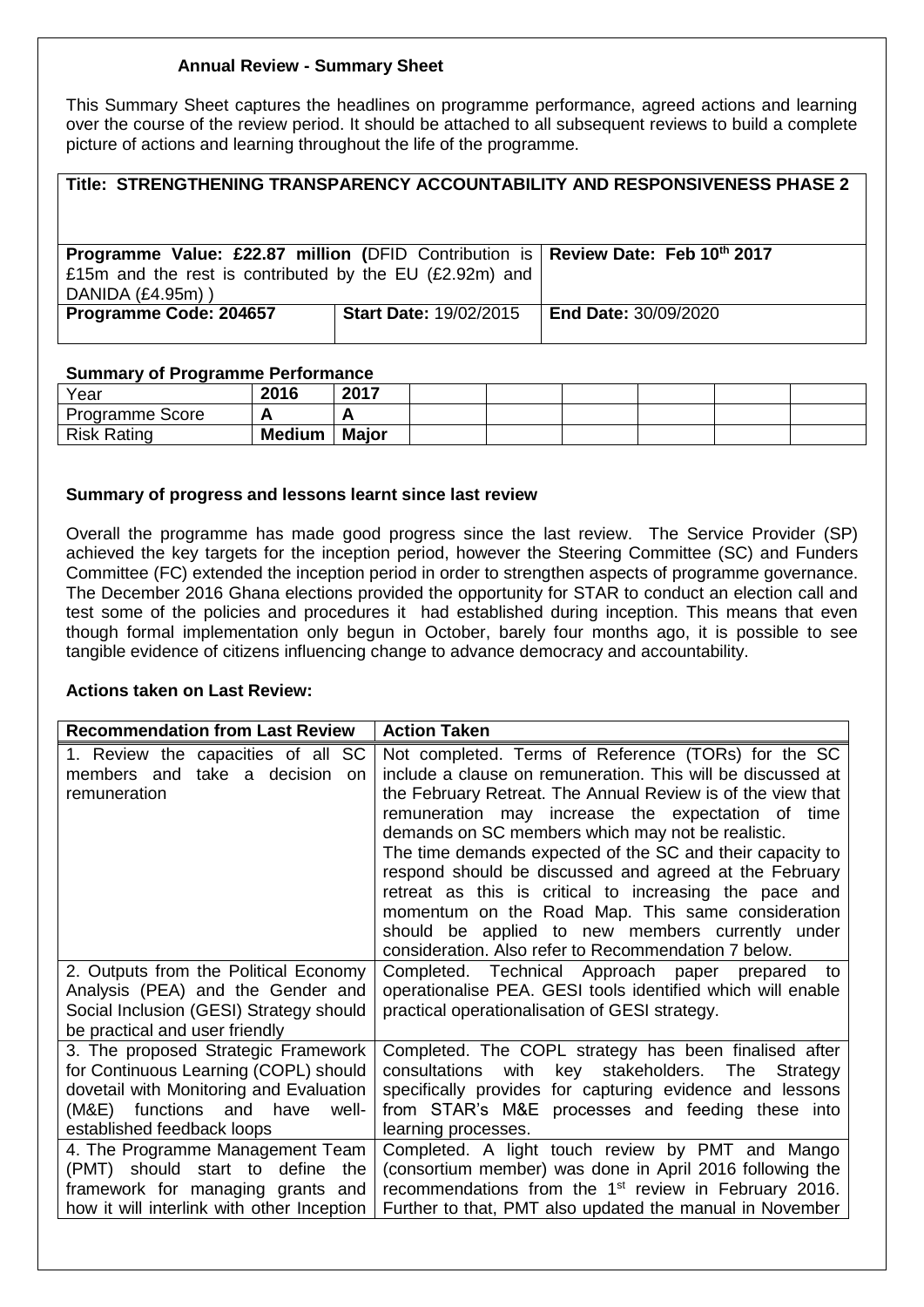| Phase deliverables                                                                                                                                                                                                                                                                    | 2016, based on comments on the extension inception phase<br>report.<br>Key elements of strategies on GESI, due diligence and<br>communications mainstreamed in Elections call through<br>applications templates, assessment criteria and outreach to                                                                                                                                                                                                                                                                            |
|---------------------------------------------------------------------------------------------------------------------------------------------------------------------------------------------------------------------------------------------------------------------------------------|---------------------------------------------------------------------------------------------------------------------------------------------------------------------------------------------------------------------------------------------------------------------------------------------------------------------------------------------------------------------------------------------------------------------------------------------------------------------------------------------------------------------------------|
| M&E<br>should<br>The<br>Framework<br>5.<br>incorporate the requirement for the SC<br>to connect directly to grant funded<br>programmes and beneficiaries through<br>field visits to assess first-hand the<br>effectiveness and impact of their<br>decision-making on grant proposals. | applicants.<br>Completed. Current draft of TORs provides for SC<br>engagement through field visits to support their decision<br>making.                                                                                                                                                                                                                                                                                                                                                                                         |
| 6. Review the extent to which SC/PMT<br>decision-making<br>informed<br>is<br>by<br>technical<br>provided<br>expertise<br>by<br>consortium partners.                                                                                                                                   | Not completed. The consortium has provided significant<br>technical inputs during the inception phase such as the<br>GESI strategy and tools, the PEA and the Technical<br>Approach paper. The SC used the GESI strategy and tools<br>in decision making on the GESI call. In addition, the Draft<br>Case Statement developed by Social Development Direct<br>(SDD) in January 2017, which elaborated on the original<br>Options Paper, informed discussions by the SC in their<br>January 2017 meeting on the national entity. |
| 7. The SC to set clear timelines to<br>consider, decide and test options for<br>the national entity.                                                                                                                                                                                  | Completed. The SC has completed a Road Map with a<br>timeline for the implementation of the key activities.<br>However, some of these activities have been delayed. This<br>Review has recommended that the SC and SP quickly get<br>on track and stay on track.                                                                                                                                                                                                                                                                |
| 8. The risk assessment and mitigation<br>strategy should be completed by end<br>February 2016                                                                                                                                                                                         | Completed. Risk registers have been developed and<br>submitted to the SC and FC during the inception phase.                                                                                                                                                                                                                                                                                                                                                                                                                     |
| The proposed Monitoring<br>and<br>9.<br>Evaluation (M&E) System should be<br>subjected to an independent review,<br>commissioned by DFID                                                                                                                                              | Not completed. This review recommends that DFID<br>commissions this review by mid-year. At this time the M&E<br>Systems would have had ample opportunities to be tested<br>by the elections call.                                                                                                                                                                                                                                                                                                                               |

The key lessons learnt since the last review are included in this Template under Section B: Key lessons

## **Summary of recommendations for the next year**

- Timing of Next Annual Review
	- o The next Annual Review currently scheduled for February 2018 should be brought forward to October 2017. This is because implementation began in October 2016 and it would be more appropriate for the review schedule to coincide with the implementation start date.
- Output 1: STAR's CCC Role
	- o Use the Communication Strategy and the September 2016 Convening Coordinating and Catalysing (CCC) paper to broaden Stakeholders' understanding of the CCC role of STAR.
	- $\circ$  Use the consultation process on the national entity to raise awareness of STAR's CCC role but also to explore whether STAR's legitimacy to convene and coordinate stems primarily from its role as grant maker.
	- o STAR to conduct a Stakeholder Survey to determine their perception of STAR's CCC role. This should to be preceded by a determination by STAR of who it considers its stakeholders to be.
- Output 2: Partnerships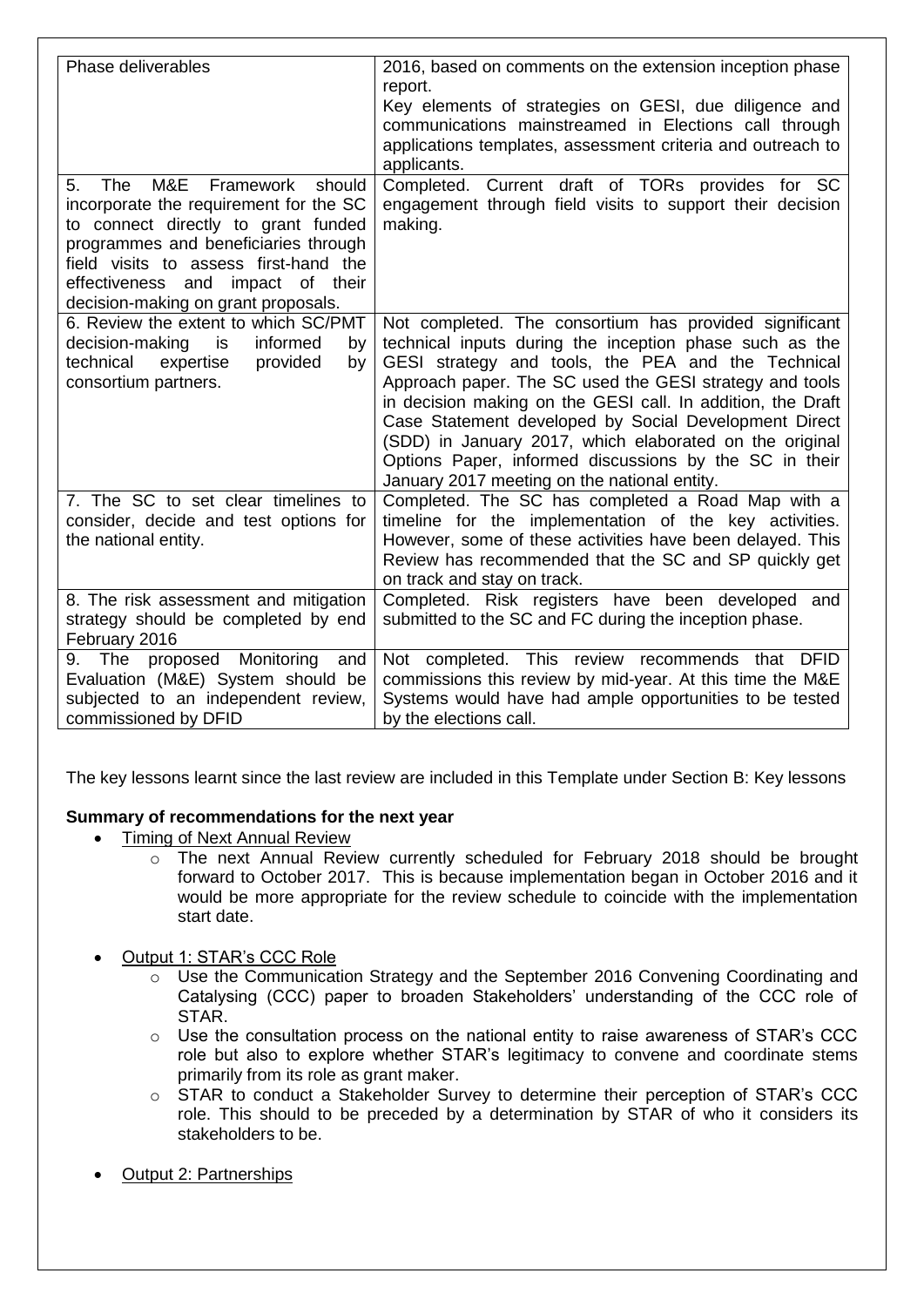- $\circ$  STAR's communication with Grant Partners (GPs) should emphasise the added value of STAR beyond grantmaking to include roles such as a "connector" and "door opener."
- Output 3: Funding Mechanism
	- o Take forward the sustainability work stream in 2017 building on lessons from STAR I, as this should also inform the nature of partnerships.
	- $\circ$  Set and enforce a clear timeframe for redeeming unused funds upon completion of projects, as part of the closure arrangements.
	- $\circ$  Clarify the process of decision making with respect to themes for calls so that they reflect the priorities of the different stakeholders while being agile enough to respond to emerging "Magic Moments"
	- $\circ$  In line with lesson learning from STAR Ghana Phase 1, agree a ceiling for the number of grants which can be effectively managed as further calls for GESI and Media are progressed, in line with the financial management capacity of the PMT.
- Output 4: National Entity
	- $\circ$  The SC should delegate operational and logistics management of the Road Map implementation to the SP/PMT or other consortium member to manage. However, the presence of at least one key SC member will be necessary to give the process credibility and generate trust within civil society. In other words, the SC has to be the face of the consultations and provide strategic leadership in determining the right approaches, but logistics and technical support can be provided by the SP or other consortium member.
	- o Urgently increase momentum on implementation of the Road Map. The output of the process should be a clear articulation of what Ghanaian Civil Society needs/wants and, based on that, identification options for the SC and the FC to agree on by September 2017, at the latest.
	- $\circ$  Expectations to be managed about what will be in place by September 2018 and eventually in 2020. Next year (2018), the national entity may not be an institution that is ready to hit the ground running. Rather, it might need strengthening for a few years as it imbeds governance, management and organisational systems in place. Similarly, after 2020, it will be an independent entity in terms of local ownership and governance but it may still be dependent on donor funding given the nature of work around citizen engagement on accountability issues.
	- o Finalise SC TORs at February 2017 Retreat. Keep tasks focused on strategic oversight and what is realistic in terms of time demands. If management oversight is included as per the Business Case, this should be linked to the SC's ability to provide strategic oversight. For example, the SC may review the annual workplan to ensure it enables the programme to achieve its overall outcomes. Half-yearly, the SC may also engage with SP and PMT to assess whether the programme is on track to achieve its outcomes. However, it should not be necessary for the SC to review quarterly workplans and budgets. This should be the role of the SP who is legally contracted to ensure effective management of the programme.
	- $\circ$  Maintain DFID as a full member of the SC, as the representative of the FC until such time as the entity, and new governance arrangements, ar in place.. This creates more opportunity for dialogue on critical issues before decision making occurs and it minimises the impression of a hierarchy between the Funders Committee and the Steering Committee.
	- o Include the SP in SC meetings as an observer. This strengthens shared understanding and dialogue on issues considered by the SC. This is also important because the SP has the contractual obligation to manage STAR and thus provides leadership in the implementation of the decisions made by the SC.
	- o Maintain some level of continuity of SC membership during the next few years as the consultation process ensues and the new entity is put in place. This is to ensure that there is a certain level of trust within civil society in the consultation process and the new entity when it is being established. For this to happen, the leadership and presence of key SC members will be critical during implementation of the road map. The new entity would then have a different governance structure and members would be expected to be different.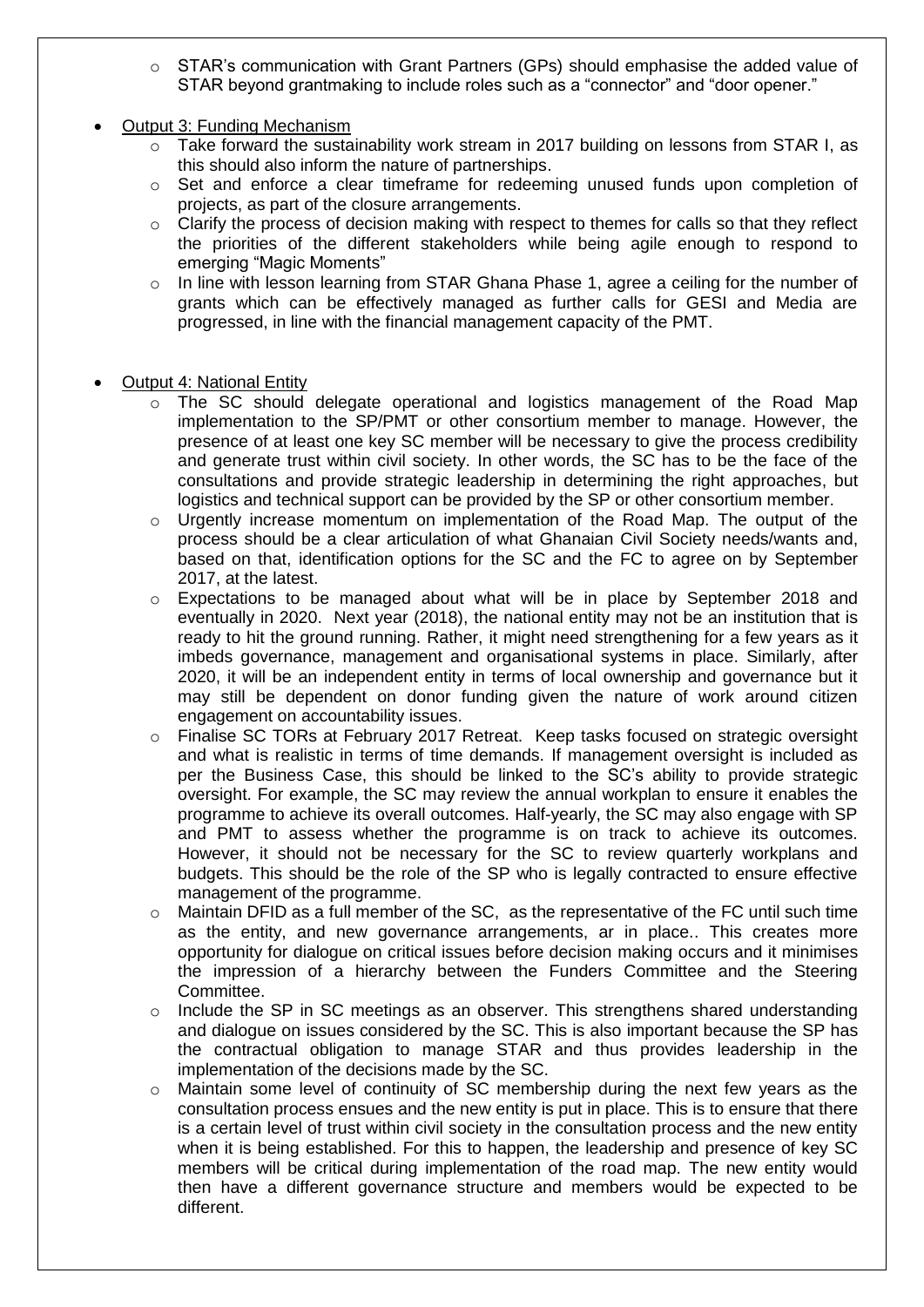# Output 5: Communities of Practice and Learning

- o Support GPs to develop an organisational learning culture as part of the capacity building.
- VfM and Financial Performance:
	- o Finalise Value for Money (VfM) Strategy by end March 2017 at the latest.
	- o Provide GPs with training and support on VfM.
	- o Monitor understanding and application of VfM principles by partners, through a sample of election call grantees.
	- o DFID to work with STAR-Ghana to agree on the disposal process

# M&E:

- o Commission independent review of M&E systems.
- o Revise the wording of the following log frame indicators to make them clearer and easier to measure:
	- **•** Outcome Indicator 1
	- **•** Output Indicator 2.1
	- **•** Output Indicator 2.2
	- Output Indicator 2.3
	- **•** Output Indicator 4.2
	- **•** Output Indicator 5.1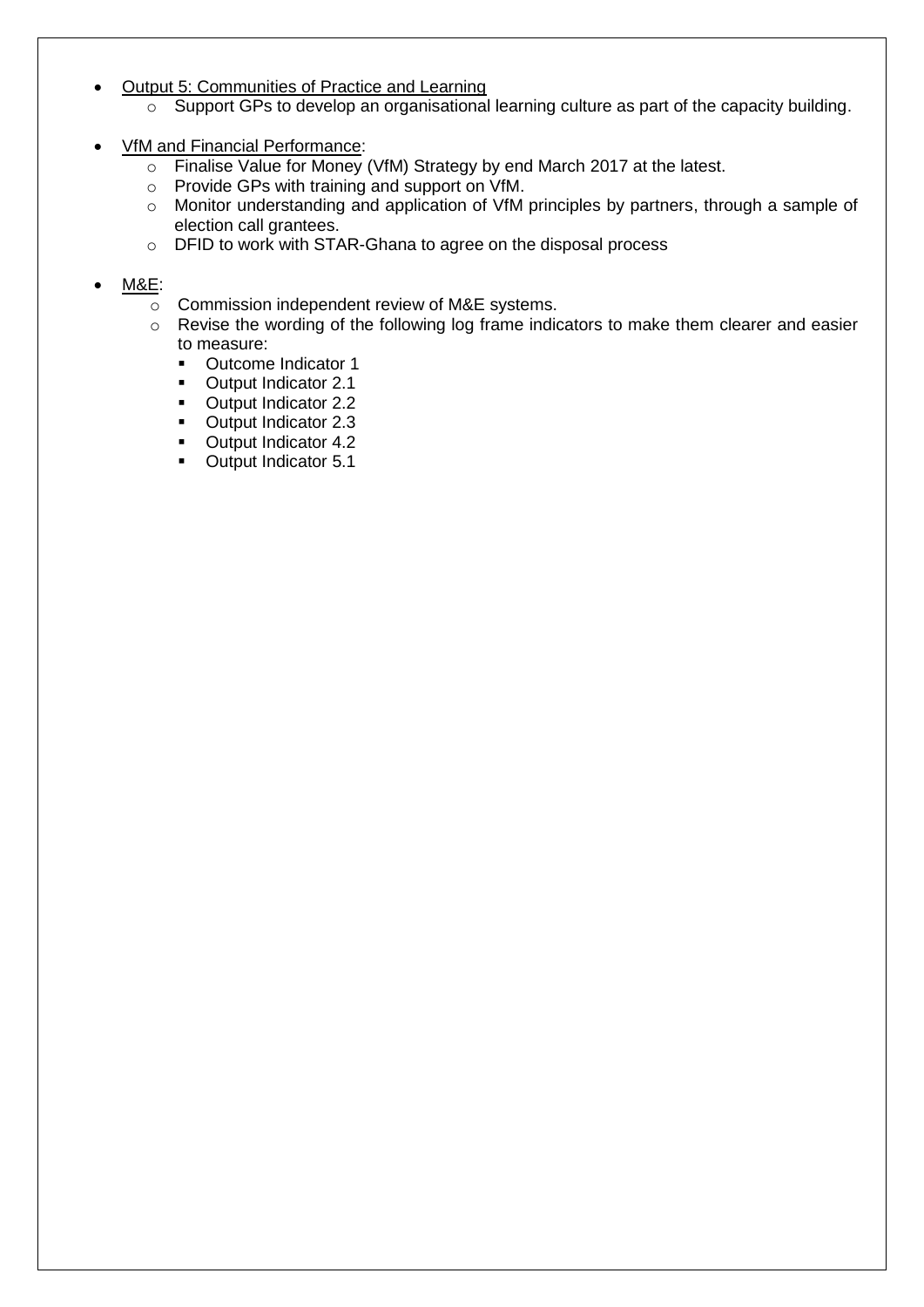# **A. Introduction and Context** (1 page)

| DevTracker Link       | https://devtracker.dfid.gov.uk/projects/GB- |
|-----------------------|---------------------------------------------|
| <b>Business</b><br>to | $1-204657$ /documents                       |
| Case:                 |                                             |
| DevTracker Link       | https://devtracker.dfid.gov.uk/projects/GB- |
| to Log frame:         | 1-204657/documents                          |

STAR-Ghana (Strengthening Transparency, Accountability and Responsiveness in Ghana) is a fiveyear programme (2015-2020). The programme's overall budget is £22.87 million, made up of funds from DFID, DANIDA and EU as part of a pooled funding arrangement.

STAR-Ghana's goal is to develop a vibrant, well-informed and assertive civil society able to contribute to transformational national development and inclusive access to high quality, accountable public services for all Ghanaian citizens. The business case provides for the following three programme outcomes:

- Support "citizens' ability to influence change":
- Support the creation, utilisation and institutionalisation of spaces for collective civil society engagement in order to increase responsiveness of the executive and key state institutions at both local and national levels – in other words "magic" transformative spaces identified and used"; and
- Credible national organisation in place (clear governance structures, capable financial and strategic management).

The programme is being implemented by a DFID-contracted service provider, which is responsible for implementation during the first three years. In the fourth year, management will be transferred to a body corporate Ghanaian-led entity and the service provider's role will be to provide strategic advice and quality assurance.

An SC has been constituted to lead on the overall management, strategic oversight and direction of STAR-Ghana. DFID Ghana, as the lead donor, has contracted Christian Aid to provide technical expertise, administration and grant management. Christian Aid leads a consortium comprising: MANGO, Social Development Direct, On Our Radar, the Overseas Development Institute and Nkum Associates. Christian Aid is represented in Ghana by a PMT.

The core objective of this second phase of STAR-Ghana is to further develop an active and constructive citizenry in Ghana. Though previous programmes, including STAR Phase 1, achieved good results and made positive impact, there is the need to increase systematic and strategic level impact. STAR therefore has a dual focus to:

- Catalyse the efforts of citizens towards systematic change on specific issues; and
- Work towards the creation of a Ghanaian run corporate body to sustain support beyond the programme.

At the end of this Phase, DFID and other donor contributors would have provided a full decade of support to strengthening the demand side of governance in Ghana. Thus, the STAR approach has a strong focus on sustainability, including establishing a more diverse resource base by attracting private sector investment. STAR 2 is expected to achieve the following results:

- Contribute to improved governance in a deteriorating context;
- Innovative ways to enable citizens engage actively and constructively on policy, service delivery and accountability issues piloted and tested;
- More effective civil society in Ghana, including better analysis, better communication/ engagement and better collaborations between policy/think tanks, civil society citizens and Parliament; and
- A Ghanaian owned, credible, strategic and fundable organisation in place by end of year 3, and managing the project during years 4 and 5.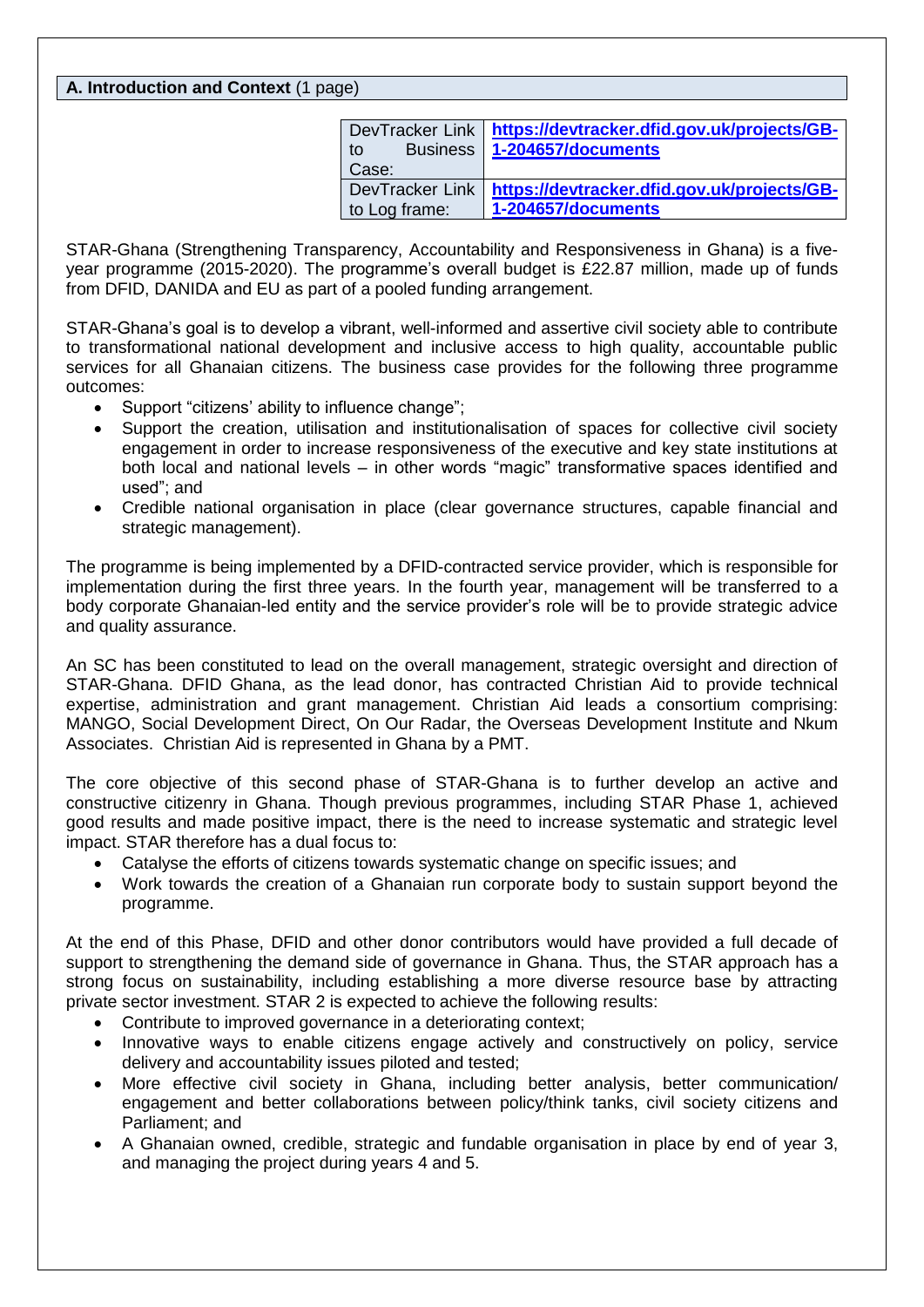The focus of the inception period of the programme was the 2016 Presidential and Parliamentary elections. This was done alongside the development of the programme's strategic framework and outlining plans for implementation. The Election Call was implemented through selected civil society organisations (including the media and faith-based organisations), with support from STAR-Ghana to provide civic and voter education, domestic elections observation, and parallel voter tabulation in the electoral process. The Programme also funded the high profile Presidential Debates organised by Ghana Broadcasting Corporation.

## **B: PERFORMANCE AND CONCLUSIONS**

## **Annual outcome assessment**

The outcome of the STAR-Ghana programme is: "Increased effectiveness of citizens influencing change that advances democracy, accountability and social inclusion through Civil Society Organisations." Only a few months into implementation, it is too early to provide an assessment of achievement of this outcome. However, evidence is emerging from the support provided under the election call of GPs strengthening the ability of citizens to increase democracy and accountability in Ghana. In this respect, it can be stated that the Programme is adequately positioned to achieve the outcome.

# **Overall output score and description. A- Output Met Expectation**

The September 2016 milestones for all indicators and their respective Outputs were met as follows:

- Convenings held to catalyse action by stakeholders;
- GPs under the election call state that STAR is playing a strong CCC role;
- STAR has high quality strategic partnerships with Civil Society Organisations (CSOs) such as Ghana Federation of the Disabled, NORSAAC, CitiFM and Blogging Ghana;
- GPs have good quality partnerships with Ministries, Departments and Agencies (MDAs) to influence policy such as the Electoral Commission (EC) and the National Commission on Civic Education (NCCE);
- Majority of Election Call projects met their planned outcomes;
- GPs are developing systems to ensure their sustainability;
- A road map is in place to prepare options for the national entity; and
- Stakeholders state that STAR is playing a good learning role and they are applying their learning.

## **Key lessons**

Some of the key lessons learned by stakeholders during the period include the following:

- The importance of effective management of the transition from one institution to the other. There is a need to better document lessons, practices, procedures so handing over is smooth and the institutional memory is preserved. The continuity of the Programme Manager helped in this case, but systems should have been in place to ensure this was done more effectively. This should be kept in mind in the transition from STAR 2 to a national entity.
- There is a need to rethink the approach to civil society capacity strengthening. Piecemeal technical support is not effective, as evidenced by the surprisingly low quality of proposals and systems of the CSOs. It should have been higher for the type of capacity development they were given. The ones who have shown a demonstrable increase in capacity were the grantees who received sustainability call grants where capacity development provided as part of more holistic support to the organisation. This learning should be reflected in the roll-out of the capacity building strategy this year.

**Key actions**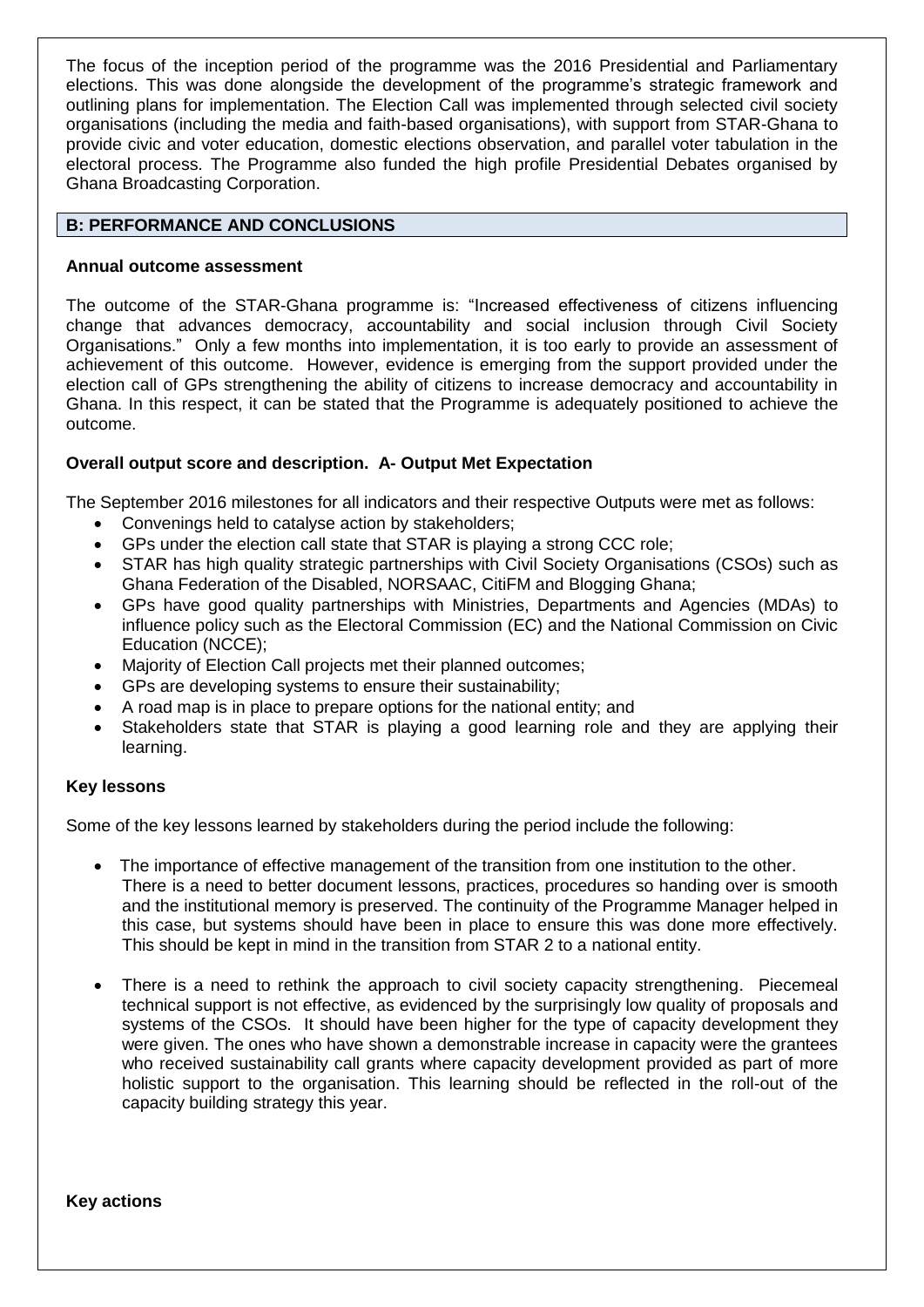See recommendations above.

## **Has the logframe been updated since the last review?**

Yes. The logframe has been changed by adding in an Output 5 on Communities of Practice and Learning (COPL). Activities on learning were previously embedded under Output 1 which was on the CCC and Learning role. As the emphasis of the programme is on learning, STAR decided to separate Learning from the CCC output so that the programme's progress in this area could be effectively monitored and measured.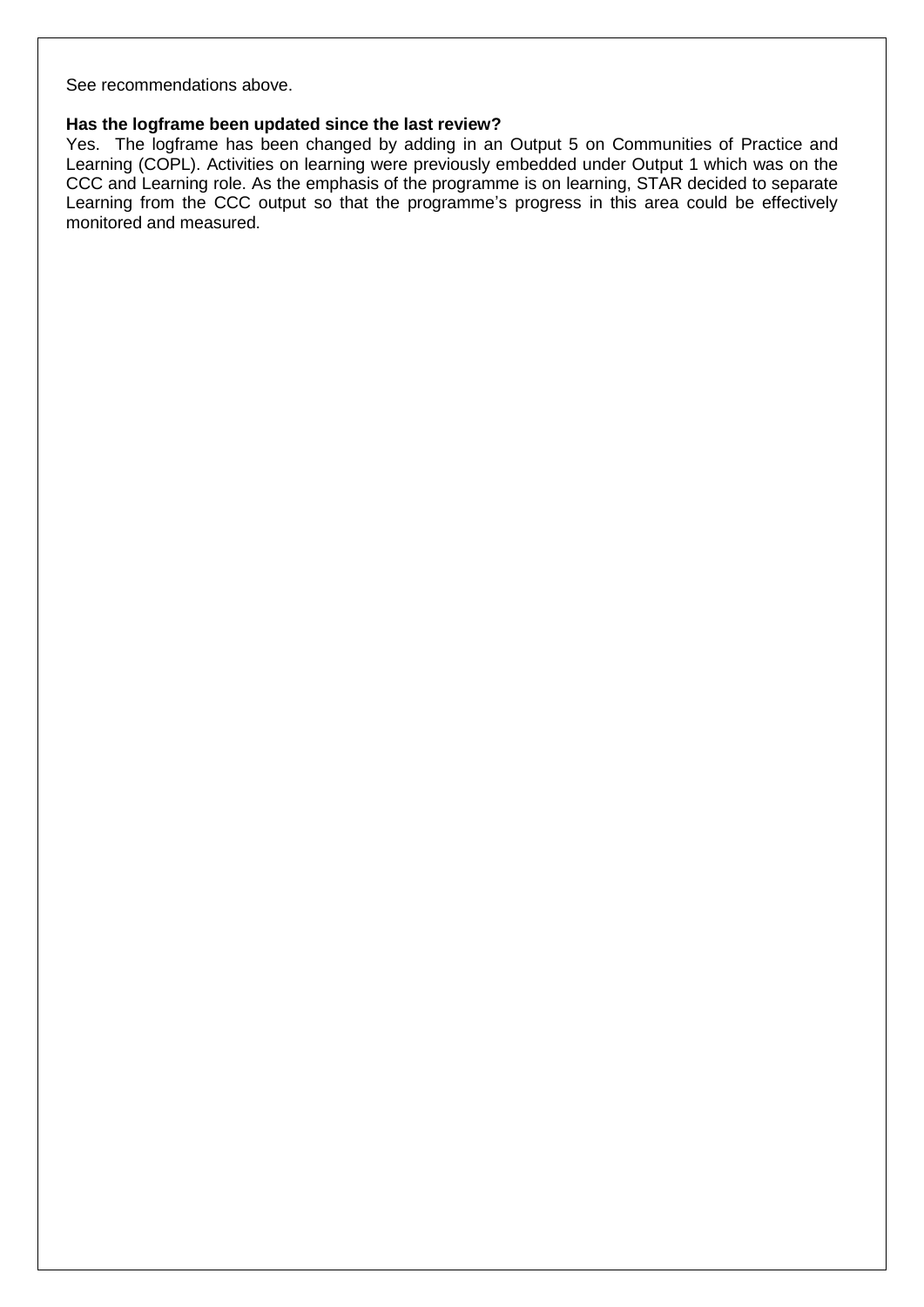# **C: DETAILED OUTPUT SCORING** (1 page per output)

| <b>Output Title</b>         | STAR Ghana providing effective convener, coordinator and catalyst (CCC) role |                               |                                                  |     |  |
|-----------------------------|------------------------------------------------------------------------------|-------------------------------|--------------------------------------------------|-----|--|
| Output number per LF        |                                                                              |                               | <b>Output Score</b>                              |     |  |
| Risk:                       |                                                                              | Not indicated in<br>log frame | Impact weighting (%):                            | 25% |  |
| Risk revised since last AR? |                                                                              | N                             | Impact weighting % revised   Y<br>since last AR? |     |  |

| Indicator(s)                                                                                                                                   | <b>Milestones</b>                | <b>Progress</b>                                                                                                                                                                                                                                                                                                                                                                                                                                                                                                                                                                                                                                    |
|------------------------------------------------------------------------------------------------------------------------------------------------|----------------------------------|----------------------------------------------------------------------------------------------------------------------------------------------------------------------------------------------------------------------------------------------------------------------------------------------------------------------------------------------------------------------------------------------------------------------------------------------------------------------------------------------------------------------------------------------------------------------------------------------------------------------------------------------------|
| 1.1 Number of convenings by<br>STAR-Ghana to catalyse action<br>by stakeholders on<br>strategic<br>national issues                             | 4                                | 4 convenings held:<br>Dialogue on 'Credible and peaceful elections:<br>A prerequisite for Africa's progress'. (June<br>2016)<br>Learning event for the election call to learn<br>and share lessons and good practices<br>amongst GPs and with key state actors (EC,<br>NCCE, Judiciary, Police) in the electoral<br>processes. (July 2016)<br>Consultative meeting prior to the scoping<br>study for GESI. (August 2016)<br>Convening meeting prior to Media call to<br>discuss key areas and entry points. (August<br>2016)                                                                                                                       |
| 1.2 % of stakeholders stating<br>STAR-Ghana<br>playing<br>is<br>a<br>strong/very strong a) convener,<br>b) coordinator and c) catalyst<br>role | 40%<br>a)<br>b) 40%<br>40%<br>C) | STAR is yet to conduct a stakeholder survey<br>$\bullet$<br>which will enable a more indepth assessment<br>of this milestone.<br>As this was a light touch review,<br>the<br>$\bullet$<br>assessment could only be done using the<br>sample of 4 GPs met. Out of this group, all<br>(100%) stated that STAR was playing a strong<br>a) convenor role; b) coordinator role; and c)<br>catalyst role.<br>STAR should determine who its stakeholders<br>are and based on that conduct a stakeholder<br>survey to assess the perception of its CCC<br>role.<br>However, it not clear how many non-grant<br>partners are familiar with STAR's CCC role. |

## **Key Points**

- A number of convenings were held during the inception period. These enabled STAR to effectively play its CCC roles. Some of the important convenings included:
	- o The GESI Consultation (August 2016)
	- o Media Consultation (August 2016)
	- o Learning Event (July 2016)
- GPs stated they appreciate the CCC role of STAR**.** For example, the Learning Event enabled Election Call grantees to identify other stakeholders who were either doing similar things or with whom they could develop strategic collaborations. GPs also mentioned the value of the dialogue in the Media and GESI consultations.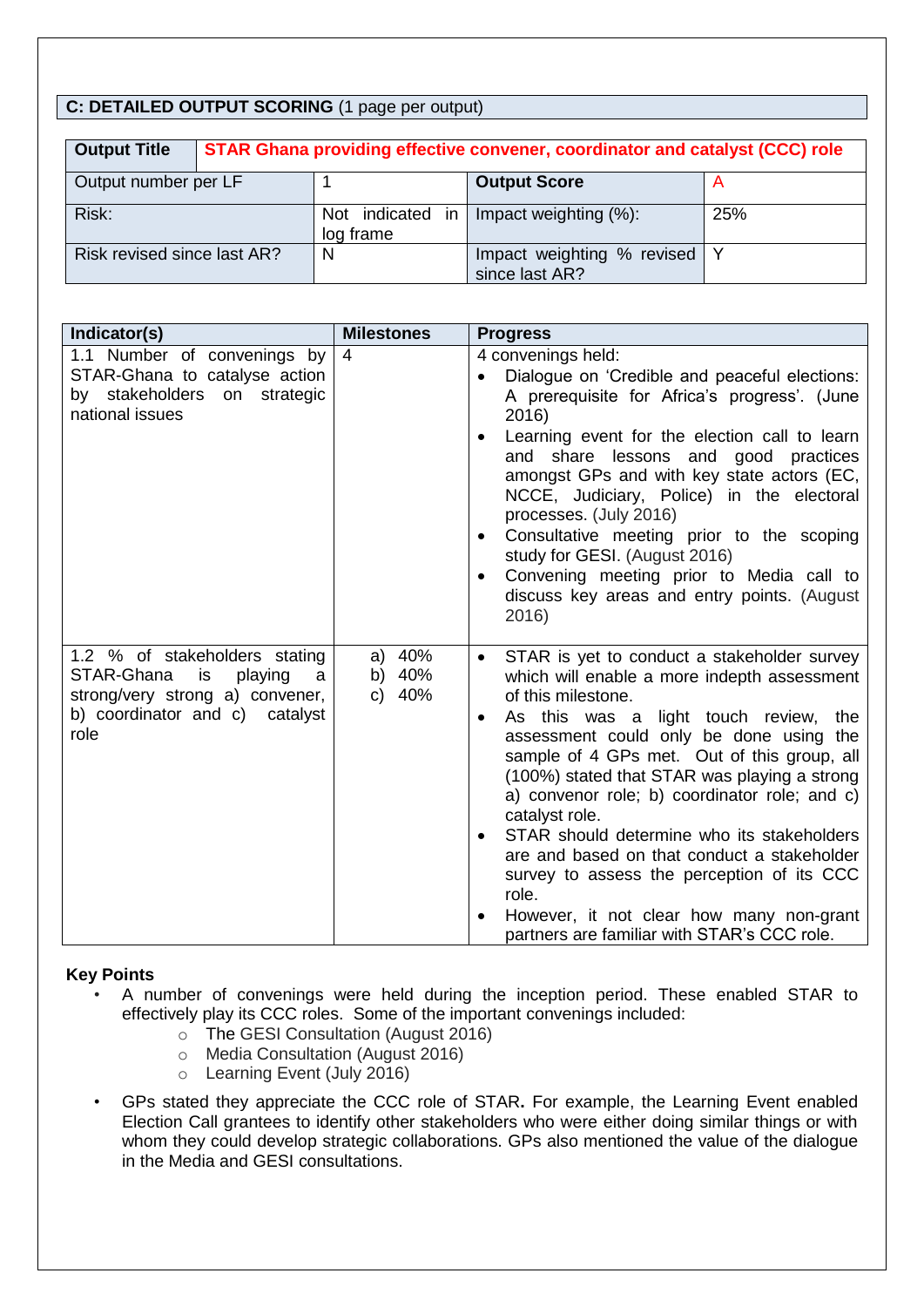- STAR has clarified and unpacked what the CCC role means**.** This was done in the Non-Grants Strategy in June 2016. STAR elaborated in another paper in September 2016 on the CCC and Learning role, which went further to provide actions to roll this out.
- **However,** it is early days and it is likely that STAR is still seen primarily as a grant maker. At least one CSO who was NOT a grant partner said that they had no idea what STAR's CCC role was about even though they had engaged with STAR a few times.
- There is also a bigger question about whether STAR's legitimacy to play the CCC role is derived primarily from its role as a grant maker. As stated "*STAR cannot convene in isolation.*" *CSO membe*r. In the past, STAR has convened actors that they were not funding such as the private sector and government, because of its track record, the value it brings to discourses on critical national issues and the standing and the gravitas of some members of the SC. However, with a resource starved civil society, there may be unwritten assumption that unless STAR has money to fund actions arising from the issues around which it convenes, coordinates or catalyses CSOs, then it's legitimacy to play this role could at times be questioned.

#### **Summary of responses to issues raised in previous annual reviews (where relevant)**

The previous Annual Review recommended that SC members take a decision on remuneration. Terms of Reference for the SC should include a clause on remuneration. This recommendation was agreed and actioned by the SC and PMT. This will be revisited the February Retreat. The Annual Review is of the view that remuneration may increase the expectation of time demands on SC members which may not be realistic. This should be discussed at the February retreat and a shared understanding reached of the time demands expected of the SC.

#### **Recommendations**

- 1. Use the Communication Strategy and the Sept 2016 Convening Coordinating and Catalysing (CCC) paper to broaden Stakeholders' understanding of the CCC role of STAR.
- 2. Use the consultation process on the national entity to raise awareness of STAR's CCC role but also to explore whether STAR's legitimacy to convene and coordinate stems primarily from its role as grant maker.
- 3. STAR to conduct a Stakeholder Survey to determine their perception of STAR's CCC role. This should to be preceded by a determination by STAR of who its Stakeholders are.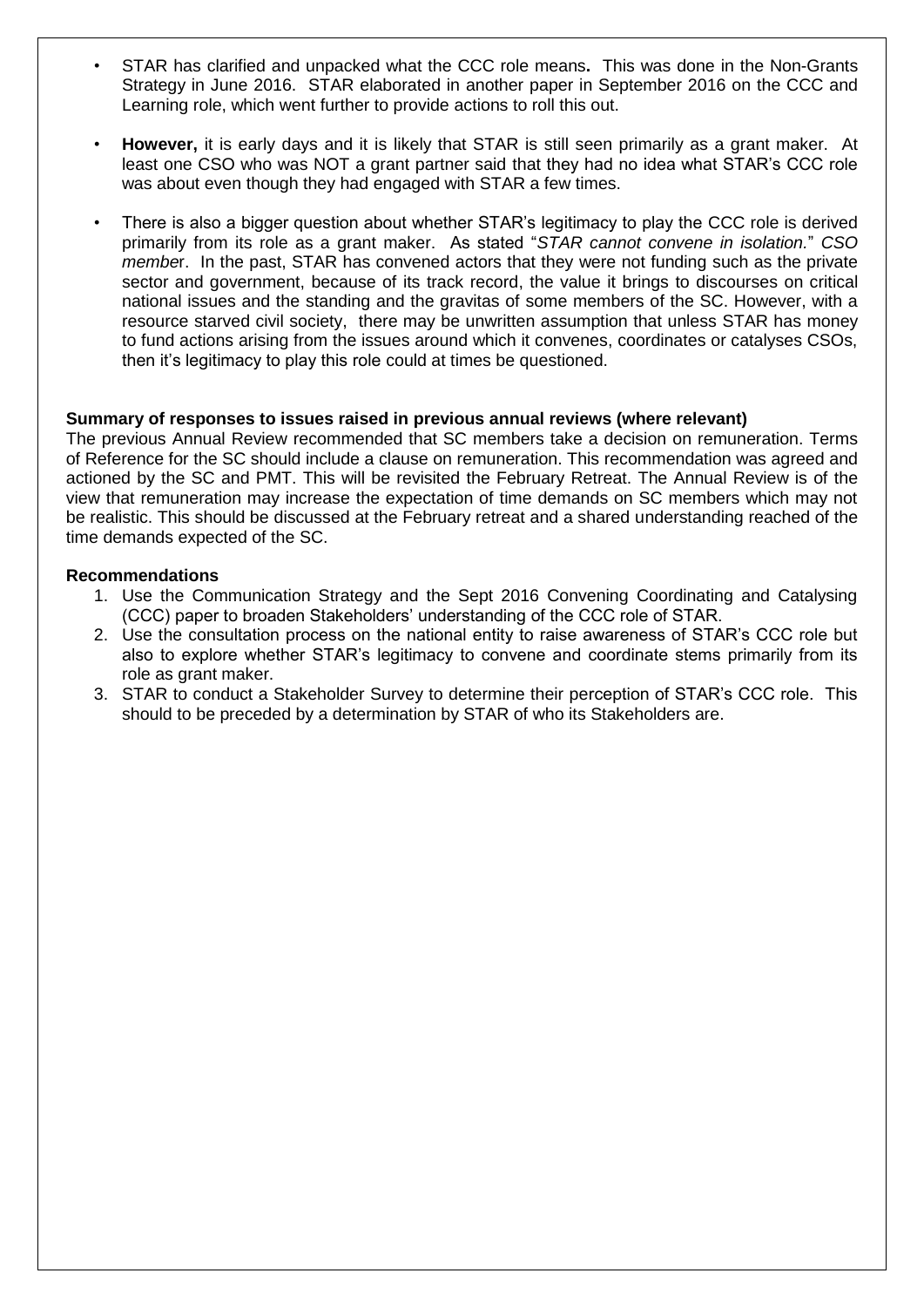| <b>Output Title</b>         | Effective strategic partnerships in place with policy level organisations (MDAs,<br><b>Sector Ministries and Political Parties) and Parliament</b> |       |                                                  |     |
|-----------------------------|----------------------------------------------------------------------------------------------------------------------------------------------------|-------|--------------------------------------------------|-----|
| Output number per LF<br>2   |                                                                                                                                                    |       | <b>Output Score</b>                              |     |
| Risk:                       |                                                                                                                                                    | Major | Impact weighting (%):                            | 15% |
| Risk revised since last AR? |                                                                                                                                                    | N     | Impact weighting % revised   Y<br>since last AR? |     |

| Indicator(s)                                                                                                                                                                     | <b>Milest</b>  | <b>Progress</b>                                                                                                                                                                                                                                                                                                                                                                                                                                                                                   |
|----------------------------------------------------------------------------------------------------------------------------------------------------------------------------------|----------------|---------------------------------------------------------------------------------------------------------------------------------------------------------------------------------------------------------------------------------------------------------------------------------------------------------------------------------------------------------------------------------------------------------------------------------------------------------------------------------------------------|
|                                                                                                                                                                                  | ones           |                                                                                                                                                                                                                                                                                                                                                                                                                                                                                                   |
| Quality of strategic partnership<br>between STAR-Ghana and CSOs<br>to address systemic issues<br>(score 1-5; 1 - Very high 2- High<br>3- Average, 4- Low, 5- Very Low)           | 4              | Indicator is not clear. However, the Review Team has<br>interpreted it to mean the average quality of strategic<br>partnerships between STAR-Ghana and CSOs.<br>CSOs interviewed gave STAR a score of 1-3 reflecting<br>high quality partnerships. The election call has 5<br>strategic partners, whose projects focus on addressing<br>systemic issues relating to Ghana's electoral system.                                                                                                     |
| Quality of partnerships between<br>STAR-Ghana GPs and MDAs to<br>influence policy on systemic<br>issues (score 1-5; 1 - Very high<br>2- High 3- Average, 4- Low, 5-<br>Very Low) |                | Indicator is also not clear.<br>Many election call grantees reported average to high<br>$\bullet$<br>quality relationships with Government stakeholders.<br>All but 3 of the 38 Election GPs implemented short-<br>term projects. The short-term nature of these projects<br>affected the development of long-term strategic<br>partnerships with MDAs. However, the majority of GPs<br>have developed collaborative relationships with MDAs<br>focusing on the management of the 2016 elections. |
| of<br>Parliamentary<br>Quality<br>oversight and engagement with<br>citizens (score 1-5; 1 - Very high<br>2- High 3- Average, 4- Low, 5-<br>Very Low)                             | $\overline{4}$ | Indicator is also not clear.<br>Still too early to measure. Programme engagement with<br>Parliament did not commence during the inception period<br>because it coincided with the transition from the $6th$ to the<br>7 <sup>th</sup> Parliament. However, during the extended inception<br>period, the programme developed a Parliamentary strategy<br>and a Parliament Scoping Study. This will lay the ground<br>for implementation of this work stream this year.                             |

# **Key Points**

- Election call grantees rank the quality of partnership with STAR highly. Factors for rating include:
	- o Accessibility: Can always be reached to provide support in grant management.
	- o Willingness to listen: Don't impose their position.
	- o Support to connect with Government stakeholders.
	- o Ability to provide support beyond grant making. As stated by one respondent, "The strength in STAR is not in the funding." STAR's provision of capacity development as it engages with partners is appreciated because this is something that small organisations usually find difficult to get support for.
- As noted earlier, many election call grantees reported average to high quality relationships with Government stakeholders such as the EC and the NCCE. Good examples of partnerships included:
	- o Sky media/EC/NCCE on voter education;
	- o African Women Lawyers Association with the police on laws of elections and ethical policing during the elections; and
	- o Ghana Broadcasting Corporation (GBC)/NCCE in support of the hosting of the presidential debates.
- The short-term nature of election projects limited the ability to develop long-term strategic partnerships with key Government agencies. Accordingly some GPs rated the quality of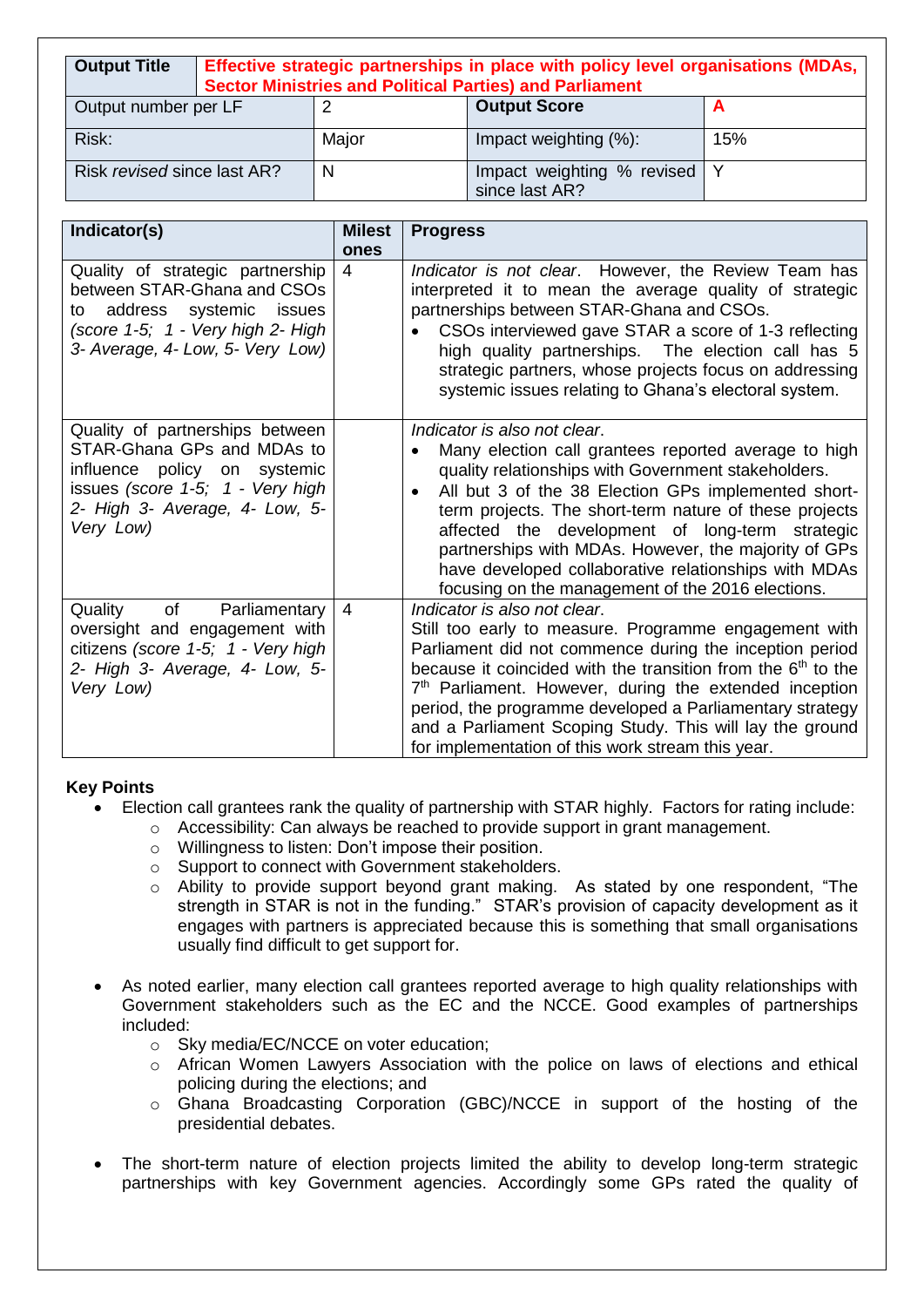partnerships with MDAs not as high. For example, one GP had so much difficulty with the EC initially that they had to ask the British High Commission for assistance.

 STAR can play a critical role as a connector or "door opener" in the development of these partnerships but this is not fully appreciated by all GPs. In the case mentioned above, the GP didn't think to ask STAR for assistance with the EC but rather chose to go the High Commission.

#### **Summary of responses to issues raised in previous annual reviews (where relevant)**

 Last Annual Review stated that the PEA and GESI Strategy should be practical and implementable and used by the SC. A technical approach paper has been developed to operationalise the PEA. In addition, GESI tools identified to operationalise the GESI strategy.

#### **Recommendations**

1. STAR's communication with GPs should emphasise the added value of STAR beyond grantmaking to include roles such as a "connector" and "door opener."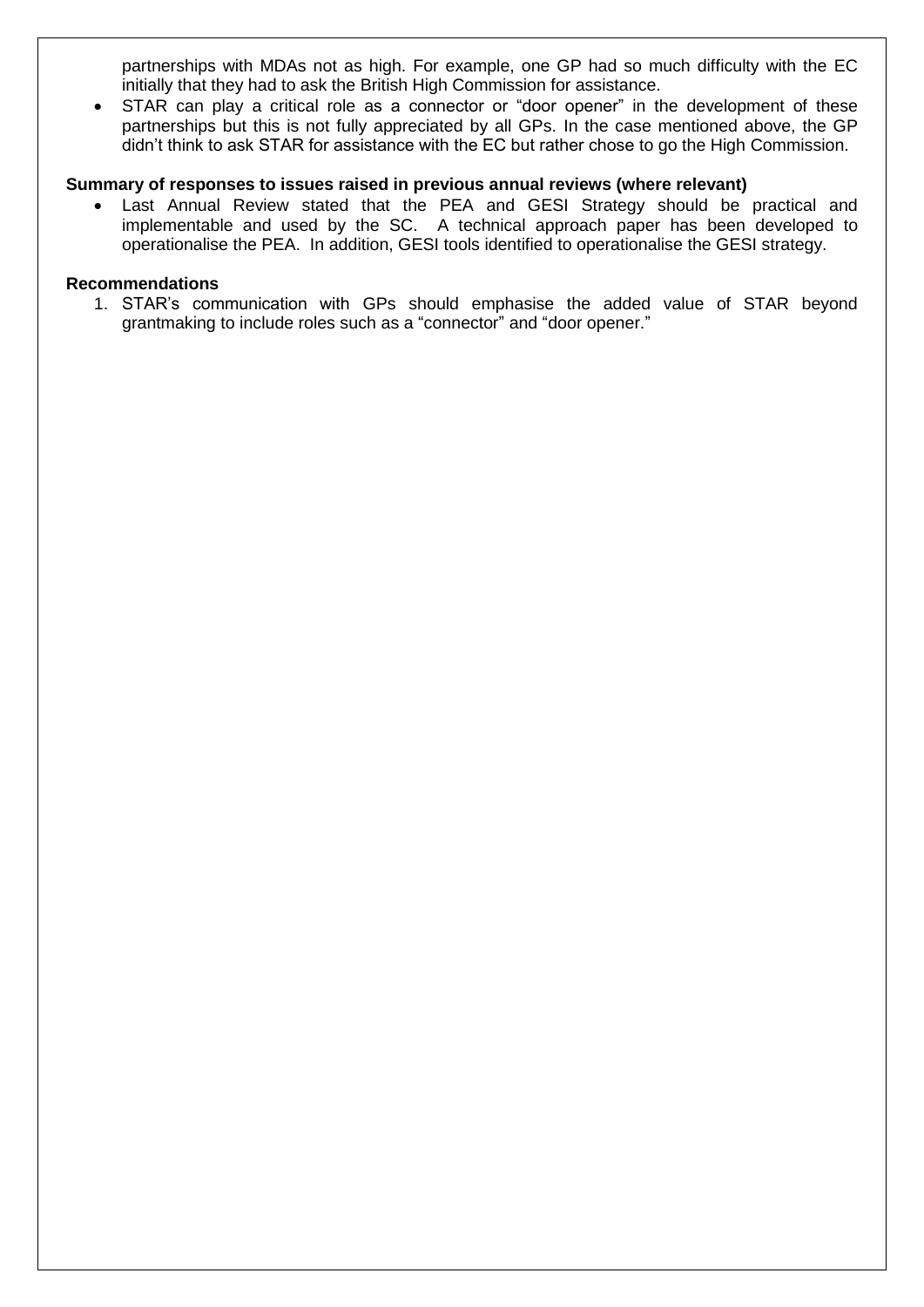| <b>Output Title</b>         | STAR Ghana funding mechanisms effectively managed, helping projects to<br>address locally salient issues (Expected outcomes) |          |                                                   |     |  |
|-----------------------------|------------------------------------------------------------------------------------------------------------------------------|----------|---------------------------------------------------|-----|--|
| Output number per LF        |                                                                                                                              |          | <b>Output Score</b>                               |     |  |
| Risk:                       |                                                                                                                              | Moderate | Impact weighting (%):                             | 20% |  |
| Risk revised since last AR? |                                                                                                                              | No       | Impact weighting % revised   No<br>since last AR? |     |  |

| Indicator(s)                                                                                      | <b>Milestones</b> | <b>Progress</b>                                                                                                                                                                                                                                                                                                                                                                                                                                                                                                                                                                                                                                                                                                                                                                                                               |
|---------------------------------------------------------------------------------------------------|-------------------|-------------------------------------------------------------------------------------------------------------------------------------------------------------------------------------------------------------------------------------------------------------------------------------------------------------------------------------------------------------------------------------------------------------------------------------------------------------------------------------------------------------------------------------------------------------------------------------------------------------------------------------------------------------------------------------------------------------------------------------------------------------------------------------------------------------------------------|
| of projects evaluated<br>℅<br>as<br>expected<br>meeting<br>outcomes<br>(including embedding GESI) | 40%               | Assessment of these indicators is based on<br>$\bullet$<br>the election call during the inception phase.<br>Review of the 20 final reports from the<br>elections call indicated 80% achievement of<br>objectives. This was corroborated by the<br>with<br>selected<br><b>GPs</b><br>interviews<br>and<br>programme quarterly monitoring visits.<br>Projects also reflected good outreach in<br>٠<br>terms of social inclusion. Grant partners<br>indicated that the STAR support influenced<br>their perspective on GESI and this will<br>impact on their programming<br>moving<br>forward. Specifically, 13 out of the 36 (36%)<br>GPs awarded the election grant, had a focus<br>on GESI.                                                                                                                                   |
| % of partners with systems in<br>place to ensure sustainability                                   | 20%               | Grants were awarded to partners with basic<br>٠<br>systems standards in place to check internal<br>controls, statutory and legal compliance to<br>ensure sustainability.<br>6 of the 36 grant<br>partners, (ISODEC,<br>Millennium<br>Child,<br>National Catholic Secretariat, NORSAAC<br>and Socioserve) already have either M&E<br>manuals or financial manuals that guides<br>programme implementation and financial<br>processes. Monitoring visits by the PMT<br>promoted strengthening of GPs institutional<br>capacity which enables them to be more<br>sustainable. An example is ensuring GPs<br>have sustainable M&E systems.<br>This may not be sufficient to embed<br>sustainability.<br>practice/process of redeeming<br>Current<br>unused funds when GP project ends is a risk<br>that should be better managed. |

# **Key Points**

 About 36 GPs received funding during the election call aimed at promoting a credible 2016 elections in Ghana. A scoping study preceded the launch of the Elections call, to ensure that programme support targets areas and issues likely to lead to disputed elections. Feedback from GPs demonstrate achievement of project outcomes. Projects also reflected good outreach in terms of social inclusion. An example is Blogging Ghana's outreach to the Weija Leprosarium.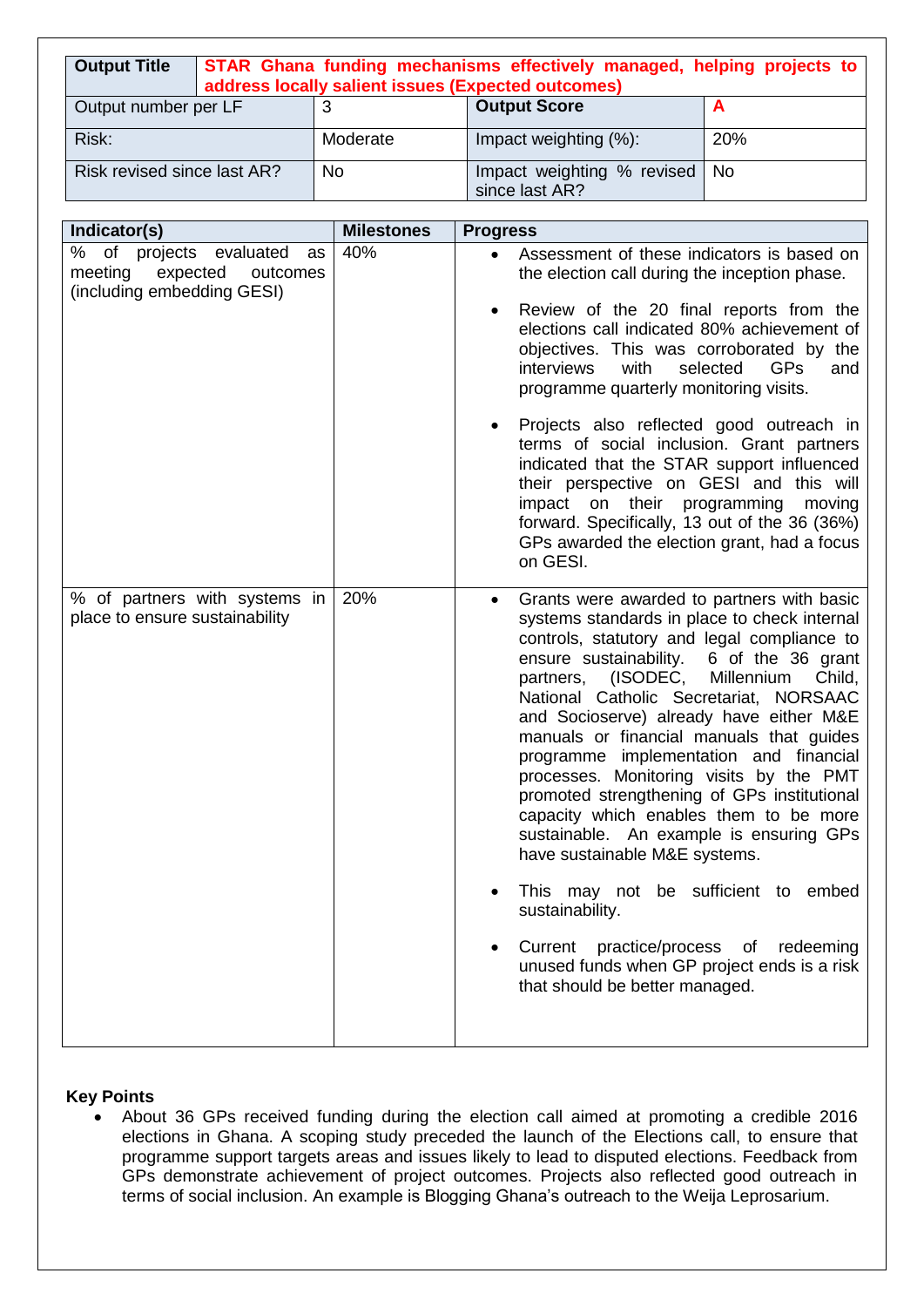- Quarterly monitoring visits by the PMT promoted strengthening of GPs institutional capacity which enables them to be more sustainable. An example is ensuring GPs have effective M&E systems. However, learning from STAR I is that sustainability is best addressed holistically rather than through piecemeal capacity building on specific issues.
- The PMT is yet to redeem unused funds from GPs, one month after project implementation ended. This process should be accelerated to minimise the risk involved.
- There is a lack of clarity around how decisions are made with respect to choice of themes for calls. GESI
	- $\circ$  A GESI strategy has been developed with tools identified to support implementation.
	- o The strategy looks both inward (STAR) and outwards (Partners).
	- $\circ$  Lessons were learned from STAR 1 about the value of both mainstreaming GESI and having a specific GESI call. Therefore a specific GESI call is underway with the Technical Reference group too support it.
	- o STAR has recognised the need to have in house capacity on GESI. Therefore, plans are underway to recruit a Senior GESI Officer.
	- o The SC has established a GESI Advisory Technical Group (GTAG).
	- o STAR has recognised the need to differentiate between Gender and Social Inclusion.

## **Summary of responses to issues raised in previous annual reviews (where relevant)**

The previous Annual Review recommended that the M&E Framework should incorporate the requirement for the SC to connect directly to beneficiaries through field visits to assess first-hand the effectiveness and impact of their decision-making on grant proposals. It was noted that the current draft TORs for the SC include a clause for the SC to connect to beneficiaries occasionally as part of their strategic oversight.

#### **Recommendations**

- 1. Take forward the sustainability work stream in 2017 building on lessons from STAR I, as this should also inform the nature of partnerships.
- 2. Set a clear timeframe for redeeming unused funds upon completion of projects, as part of the closure arrangements.
- 3. Clarify process of decision making with respect to themes for calls so that they reflect the priorities of the different stakeholders while being agile enough to respond to emerging "Magic Moments"
- 4. In line with lesson learning from STAR Ghana Phase 1, agree a ceiling for the number of grants which can be effectively managed as further calls for GESI and Media are progressed, in line with the financial management capacity of the PMT.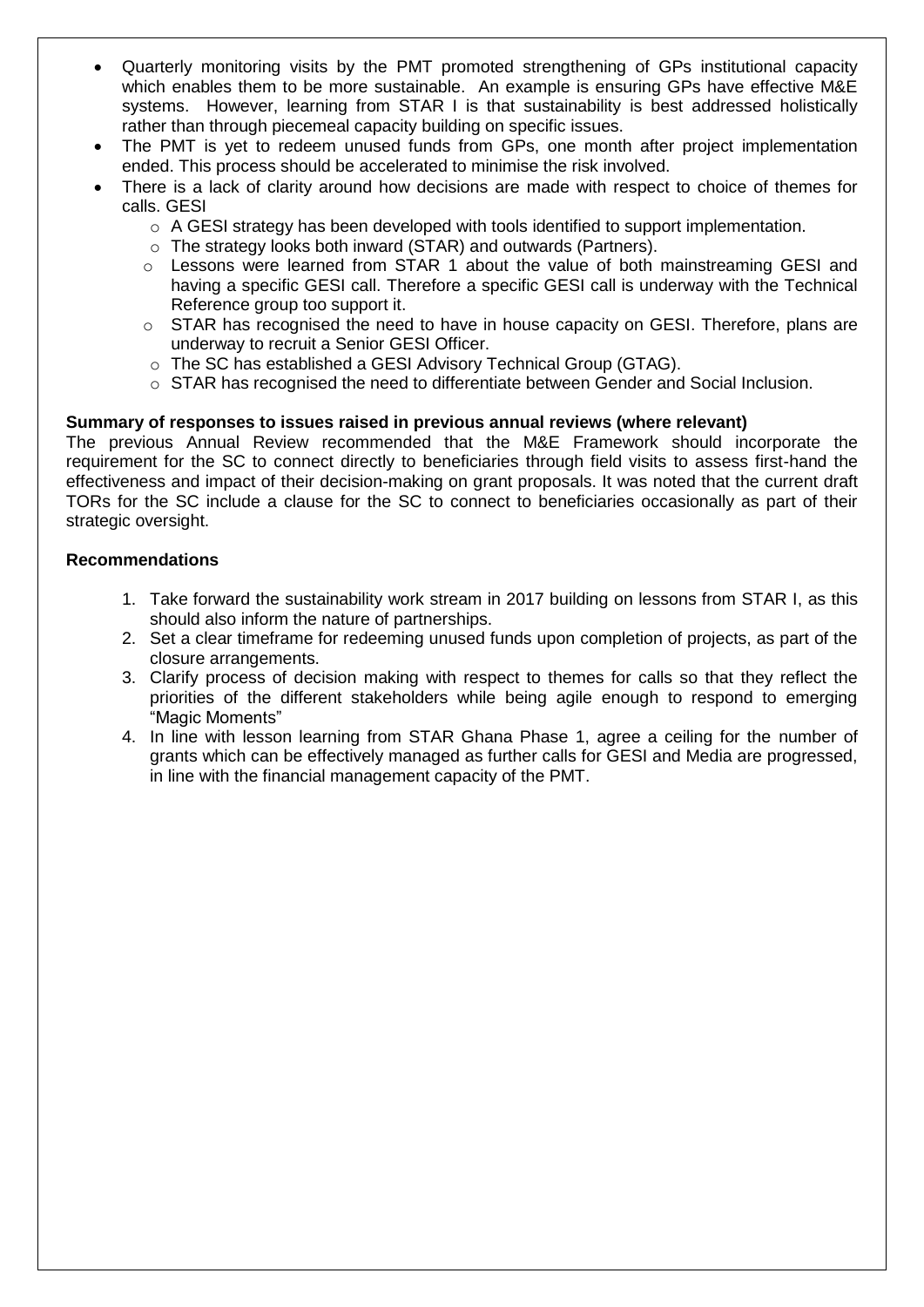| <b>Output Title</b>         | <b>institution</b> |       | STAR Ghana established as a Ghanaian owned, strategic and sustainable |     |
|-----------------------------|--------------------|-------|-----------------------------------------------------------------------|-----|
| Output number per LF        |                    |       | <b>Output Score</b>                                                   |     |
| Risk:                       |                    | Major | Impact weighting (%):                                                 | 25% |
| Risk revised since last AR? |                    | Y/N   | Impact weighting % revised   Y<br>since last AR?                      |     |

| Indicator(s)                                                                                                                                   | <b>Milestones</b>                                           | <b>Progress</b>                                                                                                                                                                                                                                                                                                                                         |
|------------------------------------------------------------------------------------------------------------------------------------------------|-------------------------------------------------------------|---------------------------------------------------------------------------------------------------------------------------------------------------------------------------------------------------------------------------------------------------------------------------------------------------------------------------------------------------------|
| Level of readiness for Institution<br>(including transitional plan and<br>exit strategy and readiness)                                         | Options for National<br>Institution<br>under<br>preparation | SDD,<br>Options paper prepared<br>by<br>$\bullet$<br>consortium member.<br>SC retreat held in which options were<br>$\bullet$<br>discussed in March 2016.<br>Options discussed again in August 2016<br>$\bullet$<br>SC meeting.<br>Preparation of SC Road Map completed<br>$\bullet$<br>in September 2016.<br>Reference Group established.<br>$\bullet$ |
| of<br>STAR-Ghana<br>Capacity<br>Institution $-$ as measured by SC<br>set up, Staff in place, Funding,<br>Structure, Governance ad Road<br>map. | $\Omega$                                                    | N/A since what is being referred to is the<br>national institution.                                                                                                                                                                                                                                                                                     |

# **Key Points**

## **Road map to National Entity**:

Though momentum was initially slow, a number of activities took place. They include:

- Preparation of Options paper by SDD, a consortium member;
- Discussion of Options by SC in March 2016;
- Further analysis of options and discussion of road map held in August 2016 SC meeting;
- Preparation of SC Road Map completed in September 2016; and
- Establishment of a Reference Group.

The SC Road map envisioned that consultations would have begun in the latter part of 2016, so activities are somewhat behind schedule. It is evident that implementation of the Road Map will require significant operational support which cannot be handled by SC. The SC states that it is aware of its limitation in this respect and is willing to delegate operational and logistics support.

#### **Role of Steering Committee**

There has been a lack of shared understanding between key stakeholders about the roles of the SC. This is not surprising given the complexity of the governance arrangement within the programme. Nevertheless, this has led to a significant delay in finalisation of the TORs of the SC and other entities, namely the FC and the SP. Draft TORs have been recently circulated for comments which will be finalised at a retreat in February.

The Review team found that TORs contain quite a large number of tasks for the SC which may not be realistic given the time commitments required. The TORs also provide for remuneration of SC members which gives the impression of management body than a group that provides strategic advice and guidance.

The Steering Committee is in the process of identifying new members. For example, the Members of Parliament will be changed since there has been an election and names have been circulated representing different sectors of society such as the private sector. The appointment of new SC members by DFID is subjecet to FC and SC endorsement.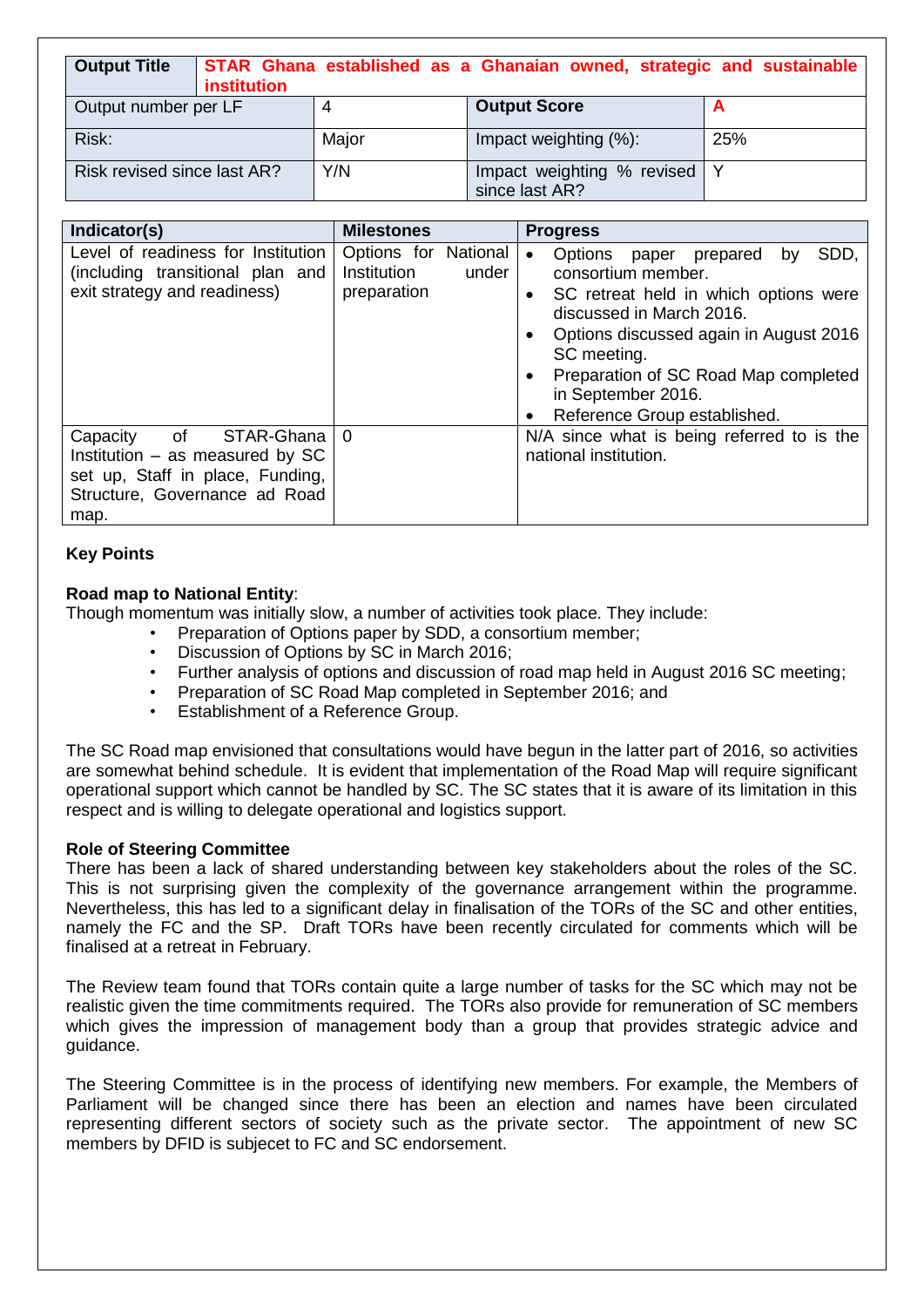#### **Summary of responses to issues raised in previous annual reviews (where relevant)**

- The previous Annual Review recommended that there should be a review of the extent to which SC decision-making is informed by technical expertise provided by consortium partners. Consortium have provided significant technical inputs during inception such as the GESI strategy and tools, the Political Economy Analysis and the Technical Approach paper. The GESI strategy and tools were used in decision making on the GESI call. In addition, the Draft Case Statement developed by SDD in January 2017, which elaborated on the original Options Paper, informed discussions by the SC in their January 2017 meeting on the national entity.
- The previous Annual Review also recommended that SC should set clear timelines to consider, decide and test options for the national entity. These have now been established in the Road Map.

#### **Recommendations**

#### **Road map to National Entity**

- 1. The SC should delegate operational and logistics management of the Road Map implementation to the SP/PMT or other consortium member to manage. However, the presence of at least one key SC member will be necessary to give the process credibility and generate trust within civil society. In other words, the SC has to be the face of the consultations and provide strategic leadership in determining the right approaches, but logistics and technical support can be provided by the SP or other consortium member.
- 2. Urgently increase momentum on implementation of Road map. The output of the process should be a clear articulation of what Ghanaian Civil Society needs and based on that identification options for the SC and the FC to agree on by September 2017, at the latest.
- 3. Expectations to be managed about what will be in place by September 2018 and eventually in 2020. Next year (2018), the national entity may not be an institution that is ready to hit the ground running. Rather, it might need strenghening for a few years as it imbeds governance, management and organisational systems in place. Similarly, after 2020, it will be an independent entity in terms of local ownership and governance but it may still be dependent on donor funding given the nature of work around citizen engagement on accountability issues.

## **Steering Committee TORs**

- 4. Finalise SC TORs at February 2017 Retreat. Keep tasks focused on strategic oversight and what is realistic in terms of time demands. If management oversight is included as per the Business Case, this should be linked to the SC's ability to provide strategic oversight. For example, the SC may review the annual workplan to ensure it is enables the programme to achieve its overall outcomes. Half-yearly, the SC may also engage with SP and PMT to assess whether the programme is on track to achieve its outcomes. However, it should not be necessary for the SC to review quarterly workplans and budgets. This should be the role of the SP who is legally contracted to ensure effective management of the programme.
- 5. Maintain DFID as a full member of the SC, as the representative of the FC until such time as the entity, and new governance arrangements, ar in place.. This creates more opportunity for dialogue on critical issues before decision making occurs and it minimises the impression of a hierarchy between the Funders Committee and the Steering Committee.
- 6. Include the SP in SC meetings as an observer. This strengthens shared understanding and dialogue on issues considered by the SC. This is also important because the SP has the contractual obligation to manage STAR and thus provides leadership in the implementation of the decisions made by the SC.
- 7. Maintain some level of continuity of SC membership during the next few years as the consultation process ensues and the new entity is put in place. This is to ensure that there is a certain level of trust within civil society in the consultation process and the new entity when it is being established. For this to happen, the leadership and presence of key SC members will be critical during implementation of the road map. The new entity would then have a different governance structure and members would be different.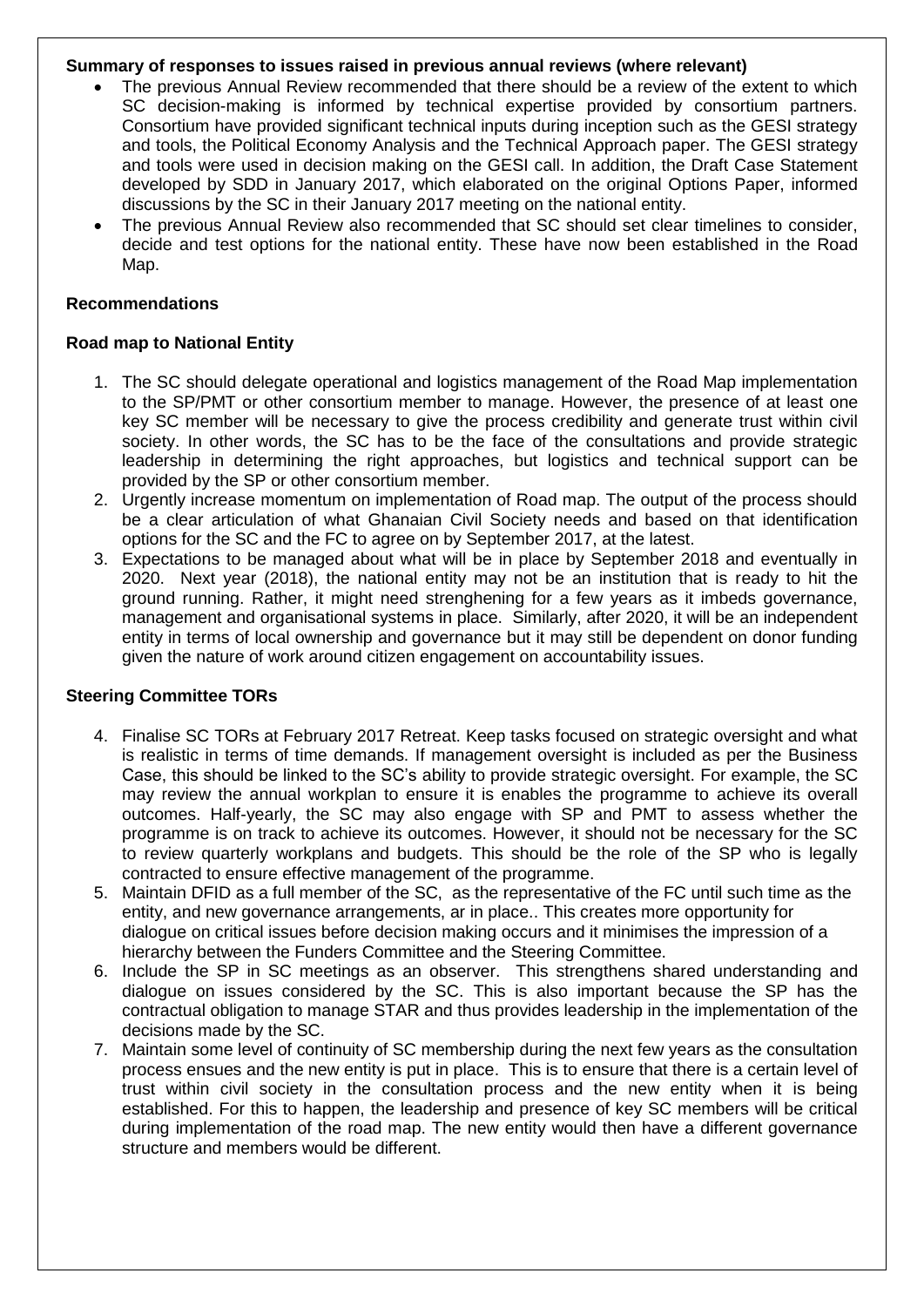| <b>Output Title</b>         | <b>Communities of Practice and Learning (COPL) established functioning</b><br>effectively and learning for change |                                   |                                              |                                    |
|-----------------------------|-------------------------------------------------------------------------------------------------------------------|-----------------------------------|----------------------------------------------|------------------------------------|
| Output number per LF        |                                                                                                                   | 5                                 | <b>Output Score</b>                          |                                    |
| Risk:                       |                                                                                                                   | Moderate                          | Impact weighting (%):                        | 15%                                |
| Risk revised since last AR? |                                                                                                                   | No<br>in<br>output<br>previous AR | Impact weighting % revised<br>since last AR? | No.<br>output<br>ın<br>previous AR |

| Indicator(s)                                                                                                                                                       | <b>Milestones</b> | <b>Progress</b>                                                                                                                                                                                                                                                                                                                                                                                                                                                                                                                                                                                                             |
|--------------------------------------------------------------------------------------------------------------------------------------------------------------------|-------------------|-----------------------------------------------------------------------------------------------------------------------------------------------------------------------------------------------------------------------------------------------------------------------------------------------------------------------------------------------------------------------------------------------------------------------------------------------------------------------------------------------------------------------------------------------------------------------------------------------------------------------------|
| % of stakeholders stating STAR-<br>Ghana is playing a strong/very<br>strong learning role (score 1-5; 1<br>- Very high 2- High 3- Average, 4-<br>Low, 5- Very Low) | 40                | As noted previously on Output 1, STAR is yet to<br>$\bullet$<br>conduct a stakeholder survey to assess the<br>perception of the CCC and Learning Role. Since<br>this was a light touch review, assessment was<br>done based on the small sample of GPs<br>interviewed.<br>100% of GPs interviewed said they appreciated<br>٠<br>the support STAR is providing in facilitating<br>learning.<br>Learning Event mid-way through implementation<br>$\bullet$<br>of Election Call was found to be very useful by<br>participants.<br>Quarterly visits also provided a space for reflection<br>$\bullet$<br>and learning for GPs. |
| No. of learnings documented<br>and shared annually                                                                                                                 | $\mathbf 0$       | N/A Still too early                                                                                                                                                                                                                                                                                                                                                                                                                                                                                                                                                                                                         |
| GPs<br>%<br>of<br>demonstrating<br>learning from<br>application of<br><b>COPLs</b>                                                                                 | 20                | 20% milestone reached which is approximately 7<br>$\bullet$<br>out of 38 Election call GPs.<br>6 GPs are demonstrating application of their<br>$\bullet$<br>learning through increased collaborations. (see<br>details below)<br>Another 3 organisations, NORSAAC, BEWDA and<br>$\bullet$<br>CALID, are using data tracking tools which they<br>learned about during a STAR monitoring visit.                                                                                                                                                                                                                               |

# **Key Points**

- Learning Event held mid-way through implementation of Election Call was considered very useful by participants. As noted earlier, the evaluation of the event showed that 75 % of the participants said it provided them the opportunity to learn new things.
- The Quarterly monitoring visits also provided a space for reflection and learning for GPs. M&E was an area that was repeatedly mentioned by GPs in which learning occurred.
- There is some evidence that GPs are applying the learning they gained. Examples include:
	- o The use of tracking tools for data collection by NORSAAC, BEWDA and CALID.
	- o Grant partner collaboration after the learning event, e.g.
		- GBC/NORSAAC Mock voting exercise videos from NORSAAC aired by GBC.
		- **Blogging Ghana/Abantu Media space for tweeting and comments on Scorecard** launch.
		- GFD/TV3 TV3 provided airtime to GFD to talk about accessibility of Persons with Disabilities (PWDs) towards election 2016.
		- NORSAAC/CALID Collaborated as front runners for the civil society coalition on governance for the election 2016.
		- CitiFM/ CDD Collaboration for parliamentary debates.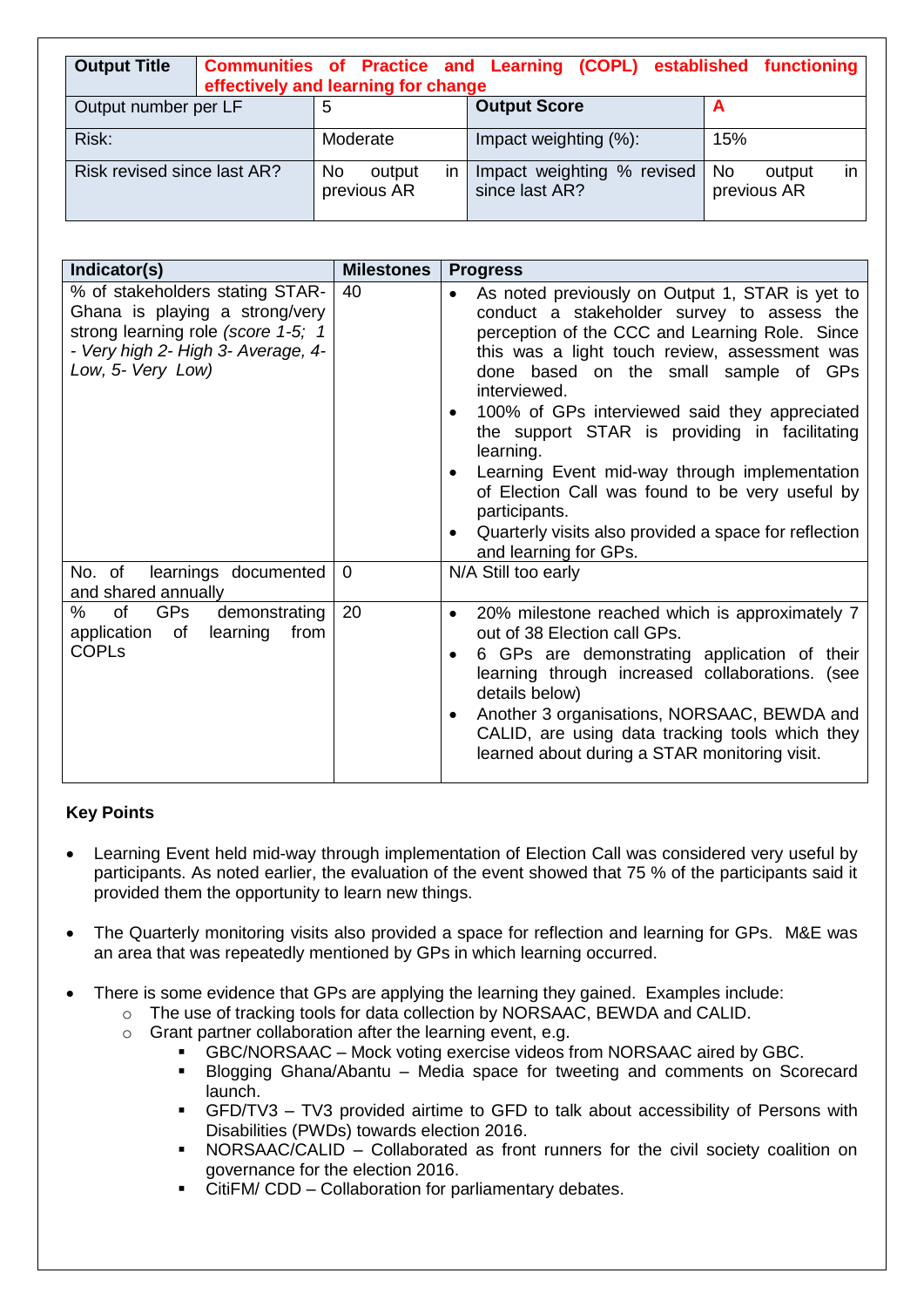- IMANI/Odekro IMANI developed a methodology for selecting targeted constituencies and districts for the research.
- While learning is happening on specific issues, it is not clear that a holistic approach to learning has been adopted. Many CSOs do not have a learning culture, thus the while specific skills and knowledge may be acquired it may not systematically be put in practice, sustained or spread beyond the concerned individuals.

#### **Summary of responses to issues raised in previous annual reviews (where relevant)**

The previous Annual Review recommended that Strategic Framework for Continuous Learning should dovetail with M&E functions and have well established feedback loops to ensure learning is actually utilised as part of programme implementation. The COPL strategy has been finalised after consultations with key stakeholders. Additionally, the COPL is measured as an output area in the logframe

#### **Recommendations**

• Support GPs to develop an organisational learning culture as part of the capacity building support.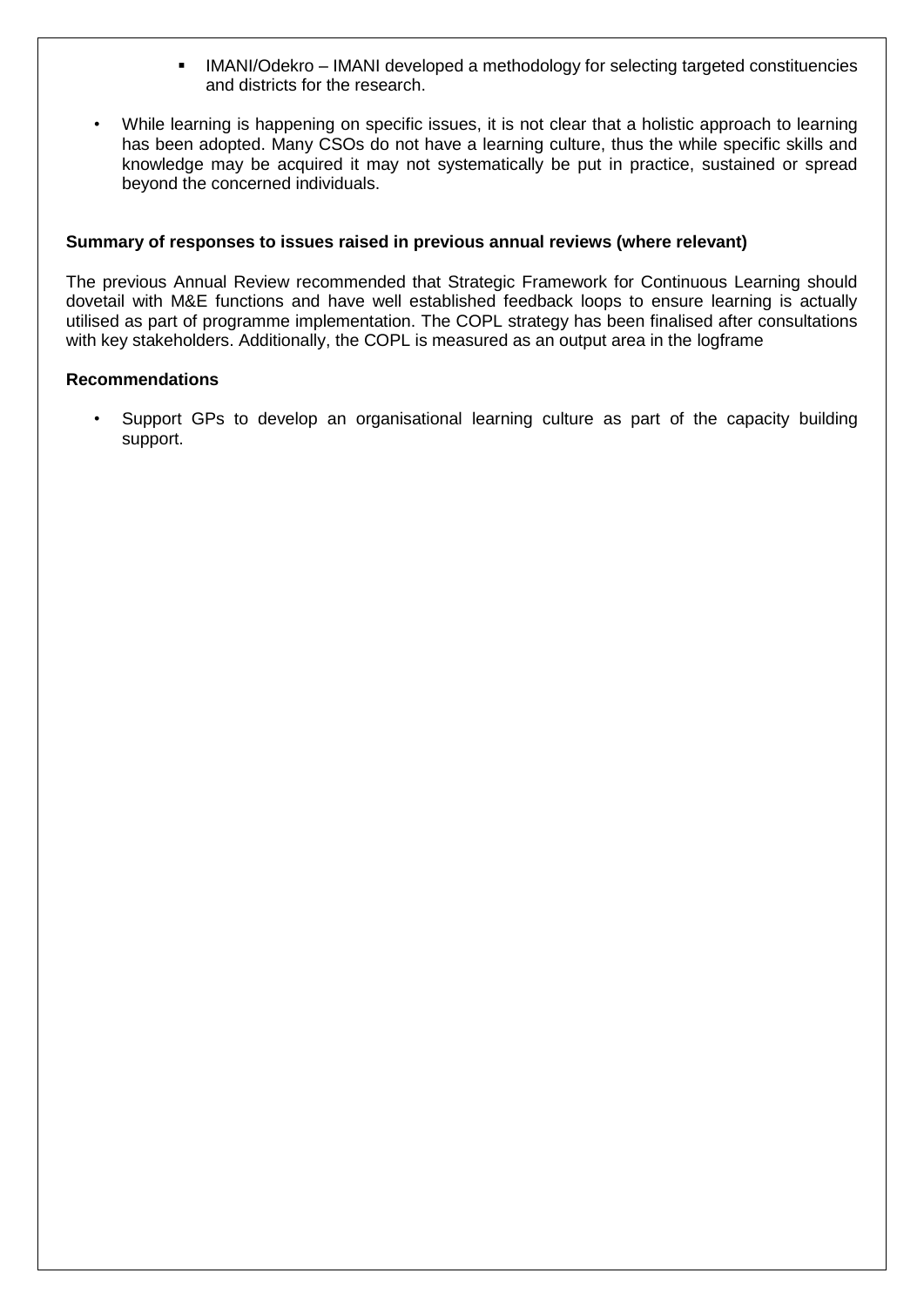# **D: VALUE FOR MONEY & FINANCIAL PERFORMANCE**

# **Key cost drivers and performance**

The programme uses a hybrid payment method - fees, grants and expenses are based on actuals. A portion of the fees are based on Payment by results.

The key cost drivers to the programme are grants to CSOs, capacity building to grant partners management, fees, office running and equipment among others. This has not changed from what is envisaged in the Business Case.

| Table 1.1: Distribution of Key cost Drivers from October 2015 - January 2017 |  |
|------------------------------------------------------------------------------|--|
|------------------------------------------------------------------------------|--|

| <b>COST ITEMS</b>              | <b>AMOUNT</b> | <b>PERCENTAGE</b> |
|--------------------------------|---------------|-------------------|
|                                | (GBP)         | %)                |
| <b>Management Cost</b>         |               | 33%               |
| Fees                           | 972,748.05    |                   |
| Expenses <sup>1</sup>          | 427,016.84    |                   |
| <b>Main Programme Cost</b>     |               | 67%               |
| Grants to CSOs                 | 2,262,644.88  |                   |
| Support to Grants <sup>2</sup> | 527,918.46    |                   |
| <b>Total</b>                   | 4,290.328.23  | 100%              |

# **VfM performance compared to the original VfM proposition in the business case**

The VfM indicators in the business case will be measured throughout the lifetime of the programme. As programme implementation has just started, it is too early to measure progress but the indicators remain relevant. The programme has prepared a draft VfM strategy and GPs are required to report on progress with VfM during the quarterly visits of the PMT. However, the focus of such reports have been overly on economy. The VfM strategy requires immediate finalisation with steps to operationalise with grant partners. Training for partners in this area is recommended. In addition it is recommended that partners are supported to identify indicators for measuring the 4 Es (economy, efficiency, effectiveness and equity) quarterly.

## **Assessment of whether the programme continues to represent value for money**

It is too early to assess performance of VfM measures as the programme has only recently started inception. However, the programme's strategic focus on coordinating, convening and catalysing provides a good framework for maximising value for money outcomes. Partners receiving the election grant highlighted how STAR's role in convening and coordinating helped improve the effectiveness of their interventions.

# **Quality of financial management**

l

Project implementation is still at an early stage, hence adequately assessing available financial systems is not practical. Quarterly narrative reports (which include brief financial information) have been provided to DFID and no financial concerns have been identified so far. Plans are underway to recruit a firm to undertake a full annual financial audit, commencing in April 2017.

<sup>&</sup>lt;sup>1</sup> This is made up of office running cost, travel, equipment, professional fees etc.

<sup>&</sup>lt;sup>2</sup> This is made up for Technical Assistance to support the Grantees, lesson learning, communication and other grant administration cost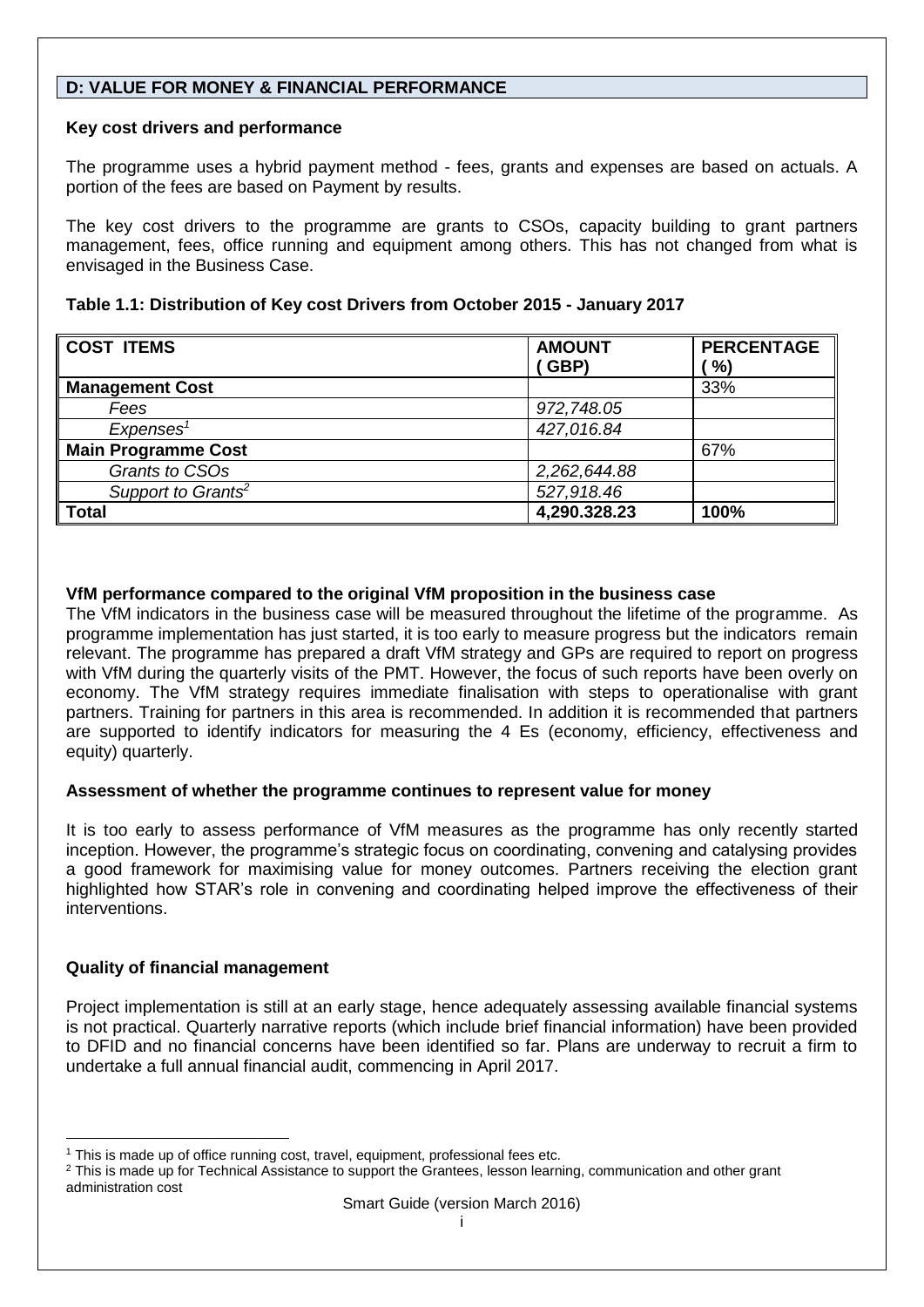The PMT has developed a grants manual which outlines the processes for managing grants by GPs. During the elections call, a due diligence was conducted on all organisations who responded to the grants call, which included an assessment of the adequacy of the partner's financial systems, ahead of consideration for grant approval. It was however unclear how rigorously the programme team ensured sub-grantees also had adequate systems to safeguard donor funds. Processes for swift returns of unused funds at the end of the project were also unclear, at the time of the AR, as the project was yet to retrieve unused funds from GPs who have completed projects under the elections call.

The programme utilises the Christian Aid financial systems and their accounts are included in the wider Christian Aid financial audits. The recent audits did not highlight any issues of concerns with the STAR programme.

DFID has scrutinised invoices and timesheets and where discrepancies have been identified and has ensured these have been rectified by Christian Aid before payments were made. Christian Aid has shown improvements in their submission of financial information and supporting documents in a timely manner. However, there is the need to ensure that the expenses stated on the invoices are detailed to enable adequate assessment for various indicators including VfM. Forecast performance for the project has been within the acceptable threshold of +/-10%

| Date of last narrative financial report | Not applicable – yet to be commissioned |
|-----------------------------------------|-----------------------------------------|
| Date of last audited annual statement   | Not applicable – yet to be commissioned |

#### Smart Guide (version March 2016) ii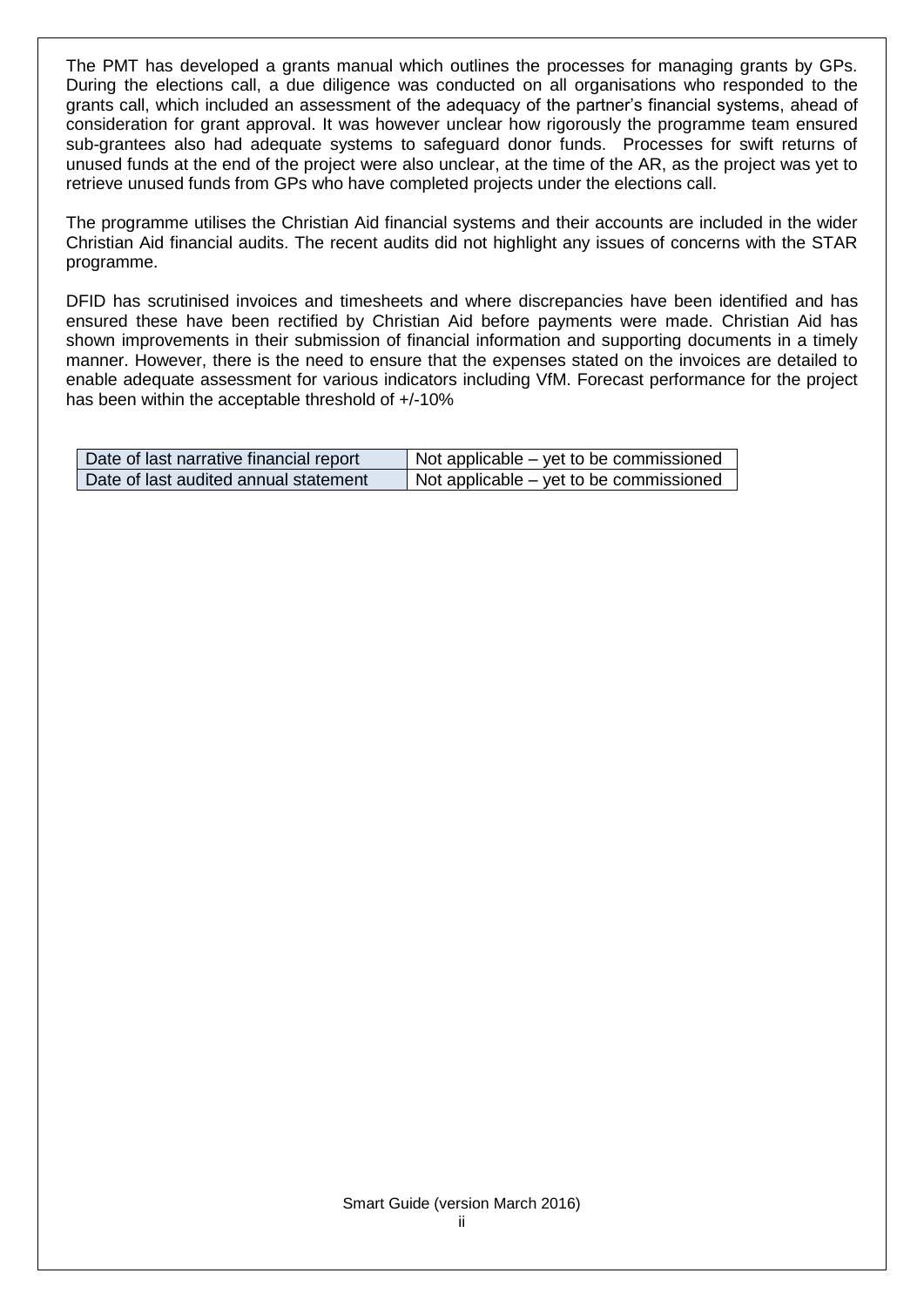#### **E: RISK** (½ page)

#### **Overall risk rating:** Major

The Programme was rated medium risk during the business case approval stage. It has since been reclassified as Major during DFID's reclassification of risks from 3 categories to 4.

#### **Overview of programme risk**

The Programme Director is responsible for overall risk management and reports quarterly on updates of risk management. Risk management in the programme is based on the recognition that the programme must innovate and take risks, particularly to engage citizens and non-traditional partners. It is also based on the lessons from the first phase of the programme, particularly around managing fiduciary risks. The programme has utilised information from the political economy analysis, embedding them in on-going programme implementation.

The programme prepared a risk profile for all 38 GPs receiving grants through the elections calls. This was monitored quarterly, with increased attention to partners classified as high risk.

The key risks and assumptions identified at the business case stage (which remain relevant) include:

- Political space remaining constant or decreasing significantly;
- STAR 2 not being able to drive innovation effectively;
- STAR 2 not maintaining credibility with other parts of civil society as well as with citizens, Parliament and government;
- Non-performance of the service provider;
- Inability of the SC and PMT to take full responsibility for the programme;
- Transition from STAR 1 to STAR 2 in terms of staffing (retention of key staff from STAR1) and implementation delays/contracting a new service provider; and
- Non successful transition to a new body corporate (year 3).

#### **Outstanding actions from risk assessment**

There are no outstanding actions from the risk assessment.

## **F: COMMERCIAL CONSIDERATIONS**

## **Delivery against planned timeframe**

There has been some delays with implementation of the road map for the national entity. However the SC has committed to speeding progress in this area. The Inception Phase originally planned to end in April 2016 was extended by a further three months to September 2016 to enable the programme further strengthen some key deliverables to begin implementation.

## **Performance of partnership (s)**

Smart Guide (version March 2016) All partners have continued to demonstrate significant commitment to implementation of the programme. However, difficult relationships and misunderstandings/lack of clarity around the proposed changes to governance arrangements impacted implementation of this workstream. Finalising the TORs for all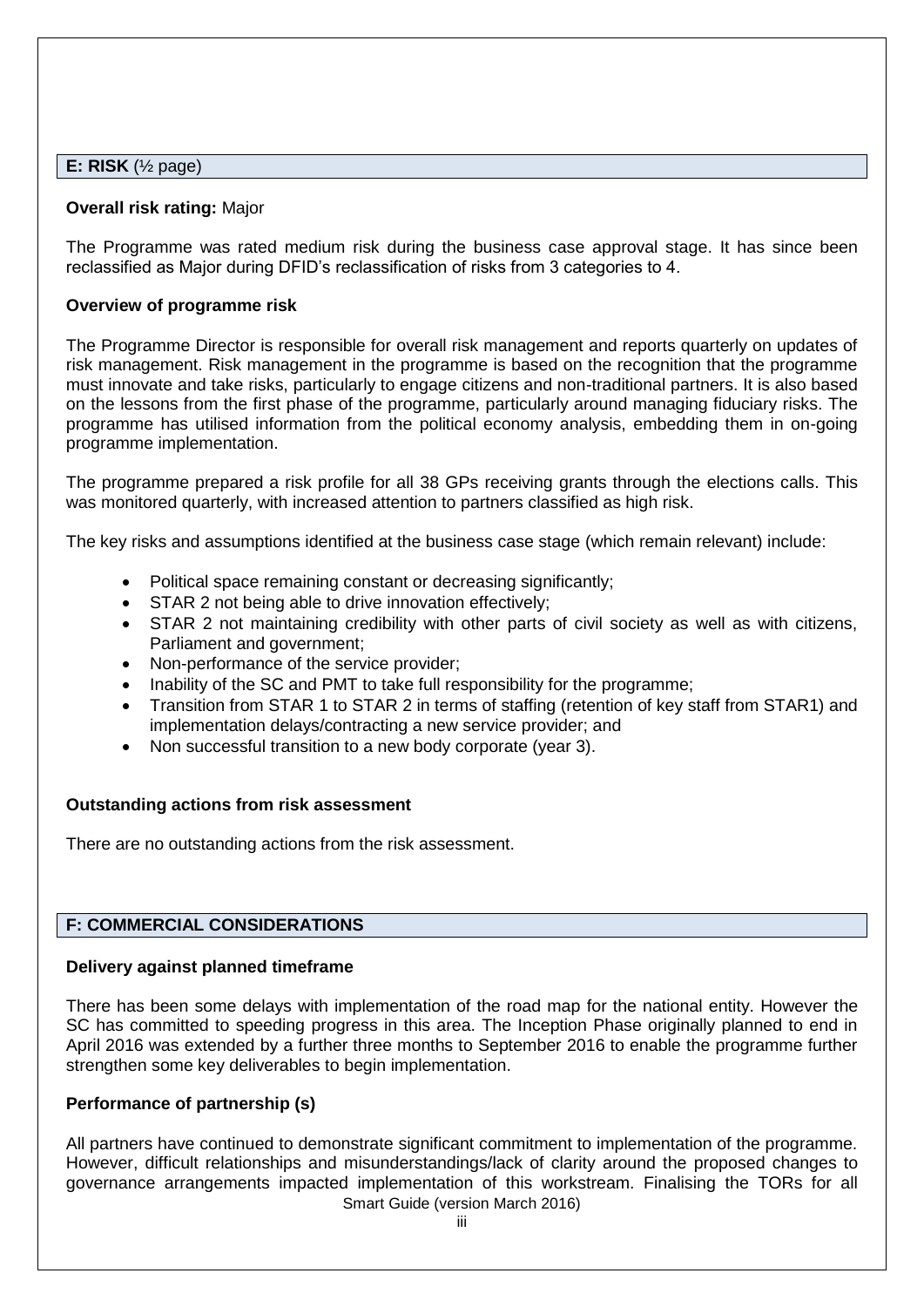partners involved in the programme is required as soon as possible for smooth and effective governance of the programme.

# **Asset monitoring and control**

DFID carried out a physical verification of assets held by the STAR-Ghana Programme in March 2016 as part of DFID Ghana's routine annual physical asset verification exercise and noted some discrepancies in the completion of the asset inventory template which was revised and submitted to DFID in January 2017. As stated in the previous review, the office premises for the STAR-Ghana 1 programme and other assets such as vehicles, computers, furniture etc. were retained. However, the last asset verification also noted that a couple of assets (including those that were transfer to STAR-Ghana from RAVI and G-rap) were no longer in good conditions and recommended that those assets be disposed of and taken out of the asset inventory.

## **Recommendations: DFID should work with STAR-Ghana to agree on the disposal process**

As part of programme monitoring, the programme team is expected to submit an updated asset inventory as part of the quarterly progress report, which includes GP assets. This will be monitored as part of the expenditure verification exercises to ensure that they exist and that they are being used for the purpose for which they were acquired. In addition, the programme will also be subject to the annual office wide physical assets verification exercise scheduled for March 2017

## **G: CONDITIONALITY**

## **Update on partnership principles (if relevant)**

Although the Partnership Principles (PPs) are not directly relevant to STAR Ghana, since none of the funds are channelled through Government, STAR Ghana does have the potential to bolster Government commitment to the PPs, through its role in supporting civil society and citizenry to hold Government to account.

# **H: MONITORING & EVALUATION**

## **Evidence and evaluation**

The programme has a dedicated M&E senior officer. The M&E system and manual was developed during the Inception Phase. GPs are required to have M&E systems to track progress of their interventions. The previous annual review recommended an independent review of the M&E systems to be commissioned by DFID. This has not yet been done and it's recommended that this is done as soon as possible to receive the required assurances of the current M&E systems. Particular attention should be the assessment of the measurability of proposed indicators and the scope for more quantitative indicators as opposed to qualitative indicators. Further assessment of the possibility of disaggregated indicators shows progress with equity and efficiency will be useful.

The logframe has been revised a number of times. However, the final version has a number of indicators that are not clear. It thus recommended that the wording of the following log frame indicators is revised to make them clearer and easy to measure:

- Outcome Indicator 1
- Output Indicator 2.1
- Output Indicator 2.2
- Output Indicator 2.3
- Output Indicator 4.2
- Output Indicator 5.1

Smart Guide (version March 2016)